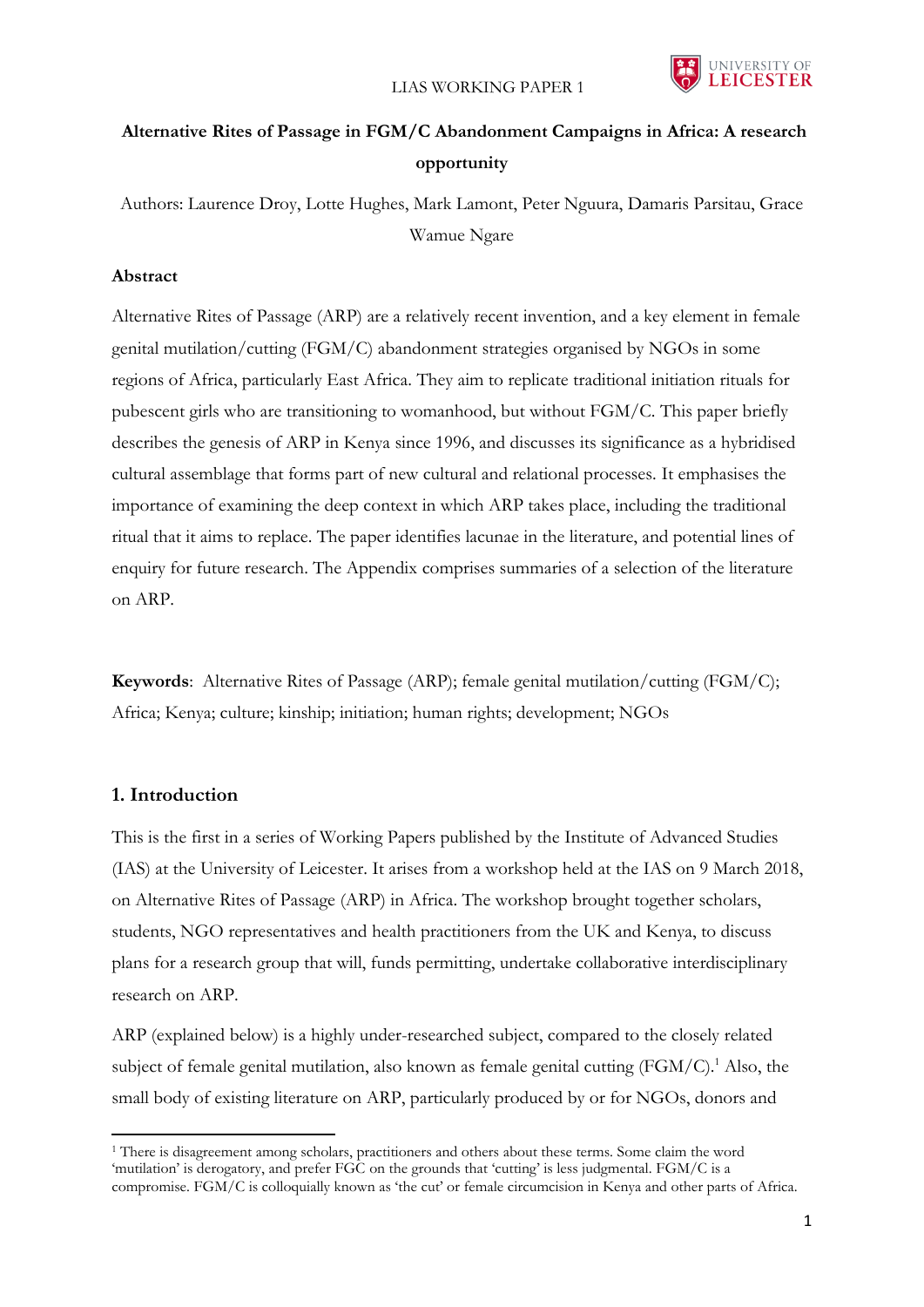

development agencies, tends to depict ARP as a (relatively) successful component of FGM/C eradication campaigns in Africa. The more scholarly research evidence challenges this assumption, and raises a large number of questions. We posit that there is an urgent need to learn more about ARP, not only to establish if it 'works' or not (which is more of a 'development' priority than a scholarly one), but also to generate solid evidence-based data, fill lacunae in the literature, and expand our knowledge of this high-profile – yet little understood or explained – social intervention. What distinguishes this proposed research from other studies is that, while testing some of the claims made for ARP, we aim to explore the deep context of ARP (and 'alternatives' more broadly) and do not seek either to validate or condemn it. Rather, we see it as a hybridised cultural assemblage that forms part of new cultural and relational processes. We hope that the proposed research findings will be of interest and value to scholars and practitioners, and others including human rights defenders, NGOs, donors, governments and civil society.

This paper is not primarily about FGM/C, but ARP. Space constraints preclude a comprehensive discussion of the issues and wider context; we hope these can be explored in future papers. It will focus largely on Kenya, referring to other parts of Africa where relevant. It starts with basic definitions, before describing aspects of ARP's role in FGM/C abandonment efforts, highlighting some important links between initiation, bridewealth and kinship, and providing (in a link) a review of the existing literature. It ends by identifying topics that may be explored in future research.

### **1.1 Definitions**

1

Alternative Rites of Passage (hereafter ARP) are touted by the NGOs that organise them, and by other stakeholders including development agencies and donors, as a viable alternative to girls' initiation but without FGM/C. They form a central part of contemporary efforts aimed at FGM/C abandonment in Africa, in communities where girls traditionally undergo FGM/C in puberty, and where community ceremonies traditionally marked the rite of passage from child to adult, before FGM/C was outlawed. <sup>2</sup> ARP aims not only to divert girls from FGM/C but also early marriage, which invariably follows FGM/C and forces girls to drop out of school. ARP is not practised, so far as we know, in communities where FGM/C is performed on younger girls, or on women. In Kenya, there have been several recent cases of young married women 'choosing' to undergo FGM/C, reportedly because they could not face the discrimination and marginalisation they have suffered as a result of not being 'cut', and cases of women forced to

<sup>2</sup> There are also contemporary examples of ARP being developed for boys, e.g. by Pentecostal churches in Kenya.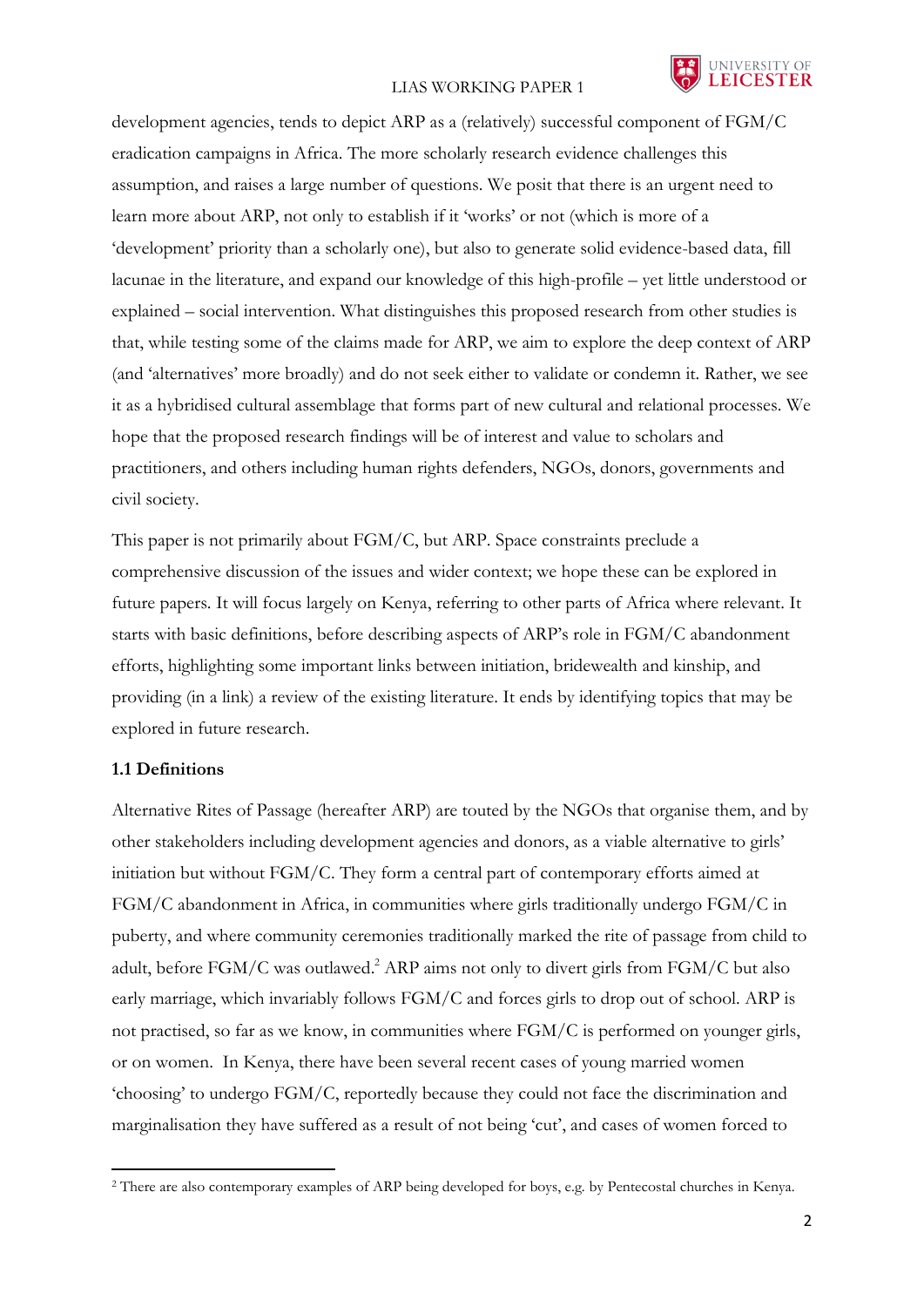

undergo it in childbirth (for The Gambia and Senegal, see Hernlund and Shell-Duncan, 2007). In such cases, and in communities where FGC/C is performed on infants, ARP cannot easily provide an alternative since no rite of passage is involved.

According to the World Health Organization (WHO), FGM/C 'comprises all procedures that involve partial or total removal of the external female genitalia, or other injury to the female genital organs for non-medical reasons' (WHO, 2018).<sup>3</sup> There are four main types, known as Types 1 to 4. <sup>4</sup> FGM/C has been outlawed in Kenya since 2001, but still persists in many communities.<sup>5</sup> The national prevalence has steadily fallen from 32 per cent in 2003, to 27 per cent in 2008/09, and 21 per cent in 2014. The practice declines with increasing wealth and education, is more common among rural women, and less common among young women.<sup>6</sup> There is evidence of increasing medicalisation, with medical practitioners illegally performing FGM/C in clinics, hospitals and people's homes.<sup>7</sup>

### **1.2 The wider significance of initiation**

The physical act of cutting is (or was, before it was banned) often part of a larger process of initiation into adulthood that also involves – particularly in so-called age-organised communities such as Maasai and Samburu, whose males ascend through life via age-grades and age-sets – the graduation of girls, their parents and other family members to a higher stratum of collective social being. (As mentioned, this does not apply everywhere; in some societies girls undergo FGM/C in infancy, it is not a rite of passage.) The importance of this wider aspect, and the significance of the collective transformative elements of traditional initiation ritual, or new forms of ritual since public ceremonies ceased, is rarely if ever acknowledged in anti-FGM/C campaigns that centre only on stopping 'the cut'. We believe more attention should be paid to these wider aspects, in approaches to the design and roll-out of ARP as part of broader FGM/C abandonment initiatives.

### **1.3 The genesis of ARP in Kenya**

1

partial or total removal of the clitoris and labia minora, with or without excision of the labia majora; Type 3 (infibulation) the narrowing of the vaginal opening and creation of a covering seal; Type 4 (unclassified) all other harmful procedures to the female genitalia for non-medical purposes, e.g. pricking, piercing, incising, scraping, cauterizing (WHO, 2018).

<sup>3</sup> WHO, 2018. Available at:<http://www.who.int/mediacentre/factsheets/fs241/en/> (accessed 2 April 2018) <sup>4</sup> Type 1 (clitoridectomy) involves partial or total removal of the clitoris and/or prepuce; Type 2 (excision)

<sup>5</sup> FGM/C was outlawed in Kenya by the Children Act 2001 and the Prohibition of Female Genital Mutilation Act 2011.

<sup>6</sup> Kenya Demographic and Health Survey (KDHS), Kenya National Bureau of Statistics, Nairobi (December 2015). <sup>7</sup> Medicalisation is currently in the news because of a lawsuit brought by a Kenyan woman doctor who is seeking to overturn anti-FGM laws and allow 'adult willing women' to practise FGM/C. *Dr Tatu Kamau* v *the Attorney General and the Anti-Female Genital Mutilation Board* (2017).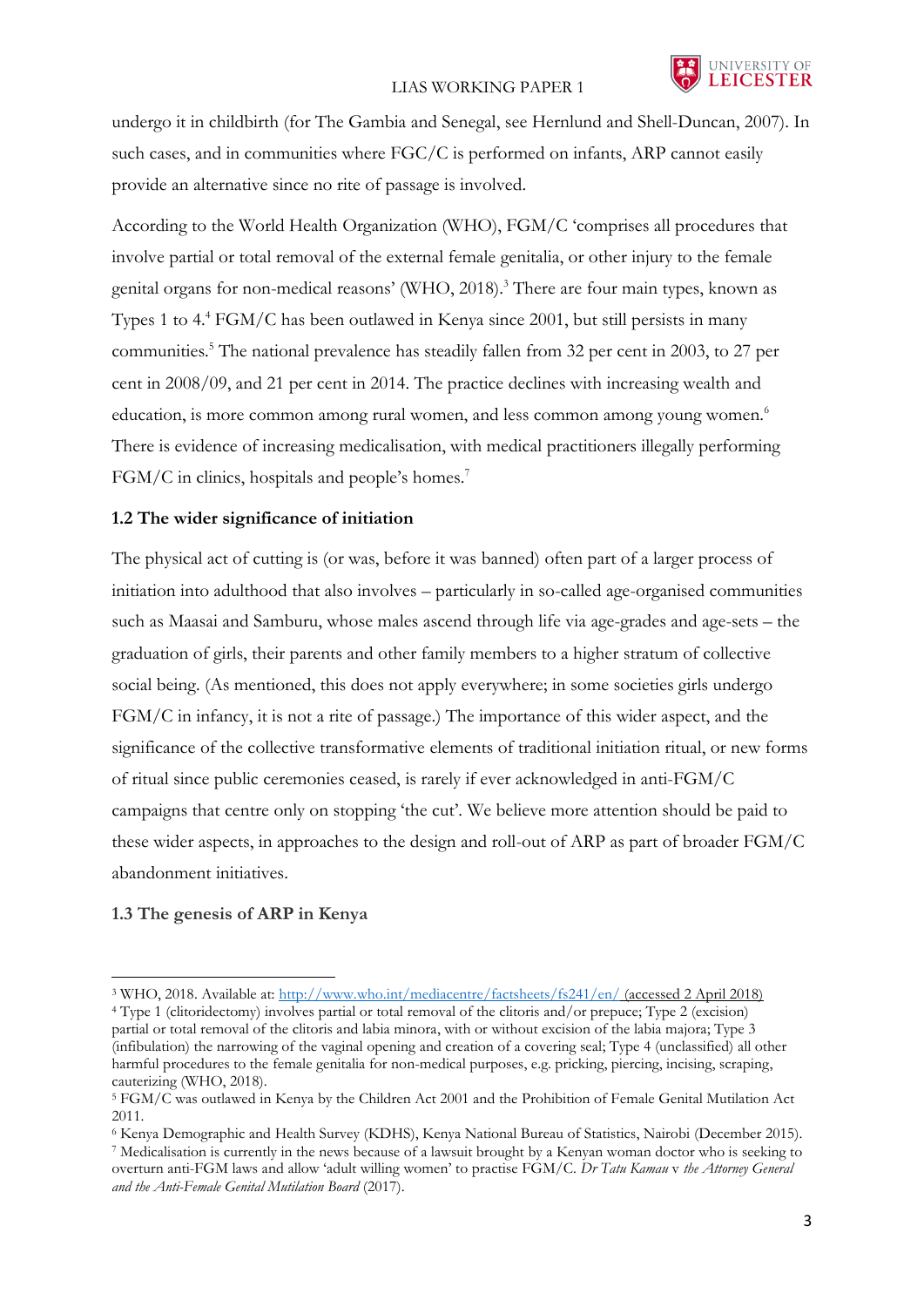

ARP, known colloquially as a 'ritual without cutting' or 'circumcision by words', was developed by NGOs as part of strategies aimed at eradicating FGM/C. Sometimes, much more rarely, alternatives to FGM/C have been developed by other players such as communities, faith leaders and churches acting without external intervention (see for example M'Raiji, 2015). Apparently first invented in Kenya in 1996, ARP has proliferated in recent years in different ethnic communities, and has become very popular with NGOs and donors.<sup>8</sup> The leading Kenyan women's development organisation, Maendeleo ya Wanawake (MYWO), organised the first ARPs in Kenya in collaboration with PATH (Program for Alternative Technology in Health) in the Tharaka area of Meru in 1996 (e.g. Muteshi and Sass, 2005; Chege, Askew and Liku, 2001; World Bank/UNFPA, 2004). Forms of ARP have also been developed elsewhere in Africa; for example, by the REACH project in Uganda (e.g. Namulondo, 2009; 28toomany, 2013), and by the Foundation for Research on Women's Health, Productivity, and the Environment (BAFROW) in The Gambia (Muteshi and Sass, 2005). Public declarations, a component of many ARP graduation ceremonies, are central to the NGO Tostan's work in Senegal and five other African countries, though Tostan does not organise ARP as such (for Senegal see O'Neill, 2012; Mitchell and Eke, n.d.).

#### **1.4 Components of ARP**

 $\overline{a}$ 

There is no single model of ARP. It takes various forms in different ethnic communities, with NGOs producing their own designs and curricula, allegedly in collaboration with communities. ARP aims to mimic key aspects of traditional rites of passage, such as the seclusion of girls, their instruction by older women, feasting, elders' blessings and the exchange of gifts. Ideally part of longer-term education strategies at community level, ARP usually includes these components:

- Community sensitization and awareness-raising
- Seclusion of girls, for instruction in life skills, human rights, FGM/C, health and other topics
- A public graduation ceremony where 'initiates', parents, elders and other community leaders declare their abandonment of FGM/C, and the graduates receive certificates

Some NGOs include boys in the instruction and final ceremonies. Some also offer longer-term programmes centred on female empowerment; train girls and others as peer educators; mentor girls after ARP; offer alternative income generation activities to ex-circumcisers, and work through

<sup>8</sup> There are no exact figures on this, but according to the Anti-FGM Board of Kenya some 38 organisations currently run ARPs involving more than 6000 girls each year. They include NGOs, faith groups, women's groups and community-based organisations. Bernadette Loloju to Lotte Hughes (20 March 2018, email).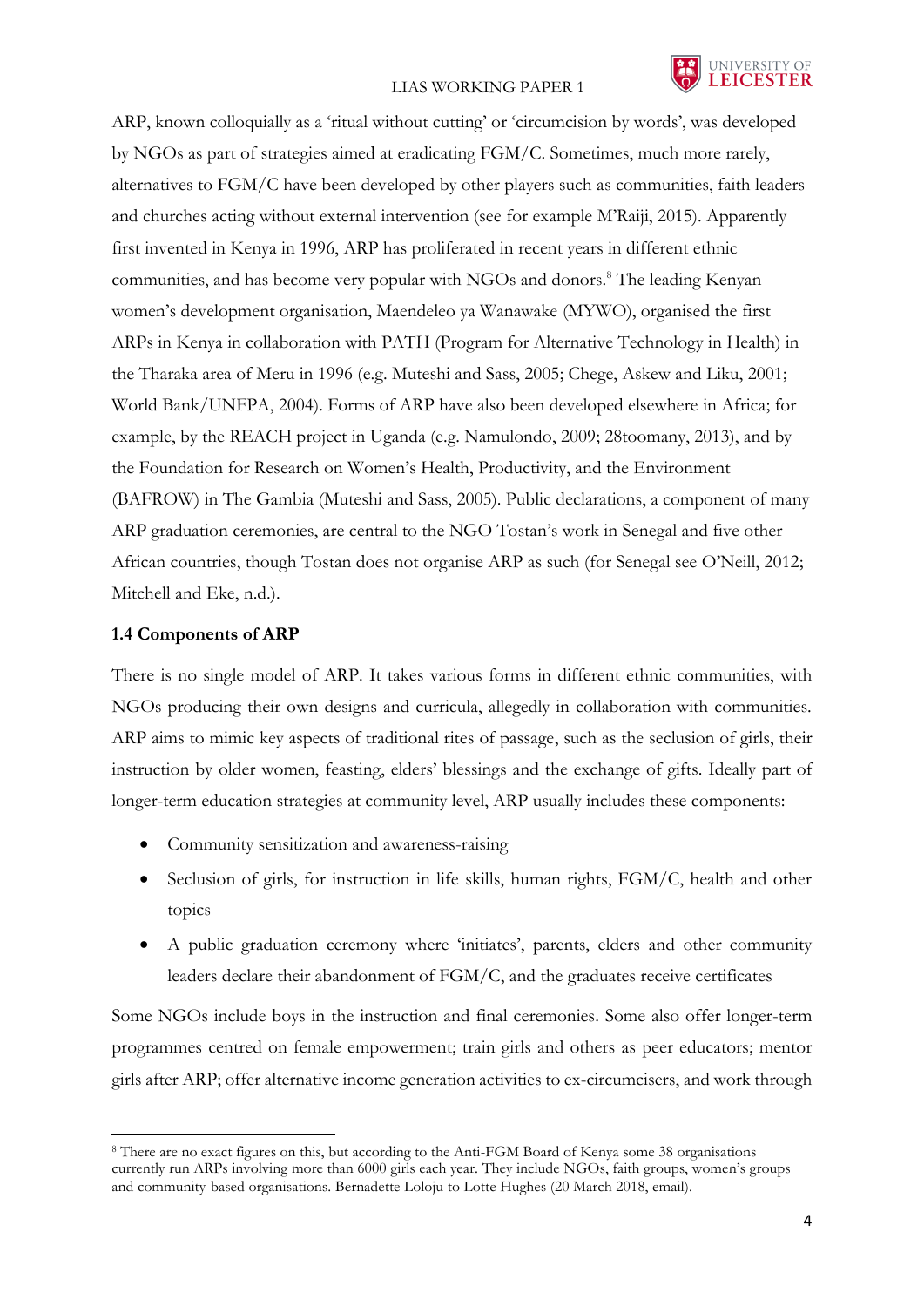'change agents' in communities. A core theme in many ARPs is the encouragement of 'positive' culture and discouragement of 'negative' culture, though the meaning of culture is rarely explained.

### **2. Kinship as the deep context of ARP**

ARP operates within deep context, which is often overlooked by their organisers. The range of practices now bundled together under the term FGM/C were historically implicated in a range of cultural practices and relational thinking linked to marriage and bridewealth exchange. Although ARP is modelled on initiatory practices aimed at girls, their design overlooks kinship, and thereby skims over the ritual process of turning girls into marriageable women. Also neglected in the design of ARP is the crucial context of bridewealth exchanges. These bind inter-marrying families with mutual obligations to protect and provide for new incoming wives. Such marital exchanges are widespread in East Africa, and are themselves undergoing important cultural changes.

To illustrate this deep context, it is worth examining the kinds of exchanges of goods, clothing, animals and cash that occur in the course of marriage transactions between families. Many Kenyans call these exchanges 'dowry', but they are more properly identified as bridewealth. Bridewealth is associated with patrilineal descent and the exchanges flow from the husband's to the wife's family. The wider context of bridewealth is vital to understanding the stakes of ARP in local marriage practices. The exchange of things and animals for persons may strike cultural outsiders as odd, but to many Kenyan communities, bridewealth is a key way of building strong marriage alliances between families within the confines of an ethnic community (Hodgson, 2000). Bridewealth is implicated in many social transactions, not only at the point when the conjugal unit is formed, but also in terms of other wider aspects of kinship such as the identities of clans and families, fathers' age-sets (Peatrik, 1999), and the living status of animals as private property and as bearers of social relations (Broch-Due, 1999). It also connects to a girl's status in terms of her practical knowledge and education (personal communication, Wamue Ngare 2018). In the largely (agro) pastoralist communities where FGM/C prevalence is high, bridewealth is a largely invisible context in the planning and organising of ARPs with effects that are likely to be significant to the abandonment of FGM/C and its relationship to marriage.

When Maasai mothers in Kajiado demonstrated in 2014 against the banning of FGM/C, arguing that this was causing Maasai men to shun their daughters and marry non-Maasai, they were in a very real sense fighting for bridewealth and kinship, the future viability of their herds and hence their community (personal communication, Parsitau 2018). An important backdrop in this kind of protest is the value of cattle (and other small-stock) to marriage transactions between Maasai families. ARPs do not incorporate any discussion about this important fact of Maasai (and other)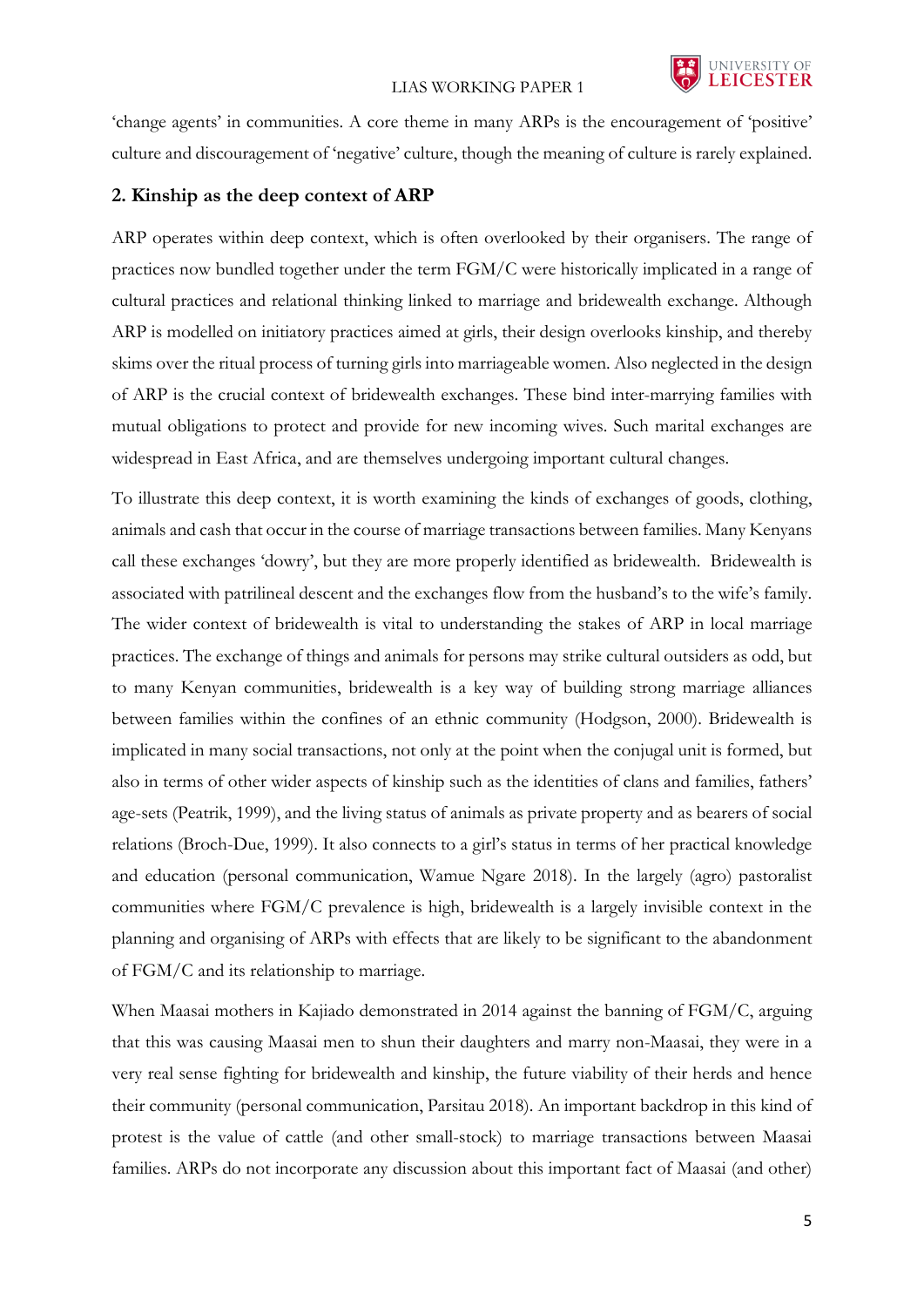

marriage. Similarly, with ARP's focus on the value of the educated girl, in some communities, this mitigates the possibility of obtaining new cattle to build up family herds, while in others, it actually increases the social value of a girl and leads to inflationary demands for increasingly costly and ongoing bridewealth transactions. As Lynn Thomas observes, 'Bridewealth, like female initiation, entailed material and moral exchanges that affirmed the worth and power of women's reproductive capacities' (Thomas, 2003, p. 30). This is the case among the central Kikuyu, who no longer keep herds of cattle and seek to maximise the monetary value of educated girls (personal communication, Wamue Ngare 2018).

### **3. Review of the literature on ARP (see Appendix)**

The review contained in the Appendix is not exhaustive. It does not include all the existing literature; for example, it excludes internal evaluations carried out by NGOs, which are mostly unpublished. Some main points emerging from the literature include:

- Claims are often made for the 'success' of ARP without solid evidence of impact
- Methodology is often weak or inadequately described
- There is often no adequate comparison/control group
- Little or no evidence of follow-up of girls and families after ARP
- Many authors do not appear to have directly observed an ARP, including the instruction component, but rely on descriptions by other organizations at other study sites, sometimes decades earlier
- The intervention itself (ARP) is often taken as evidence of the success of the intervention.

These and other points are expanded upon in the attached linked document.

### **4. Methodology and ethics**

There is a need for future research to address many audiences. It should be both qualitative and quantitative: to account for culture, power, and law, but also to establish statistical grounds for measuring the efficacy of ARP. To allow for valid estimates of the impact of ARP interventions, evaluation designs may be used which incorporate adequate comparison groups or employ other techniques for causal inference (e.g. propensity score matching).

It is too early to say what methodologies will be used, but they are likely to include interviews, focus group discussions, participant observation and desk studies including historical work in relevant archives. Records of historical interest may include missionary society collections, media articles, and the archives of organisations such as Maendeleo ya Wanawake, Amref and World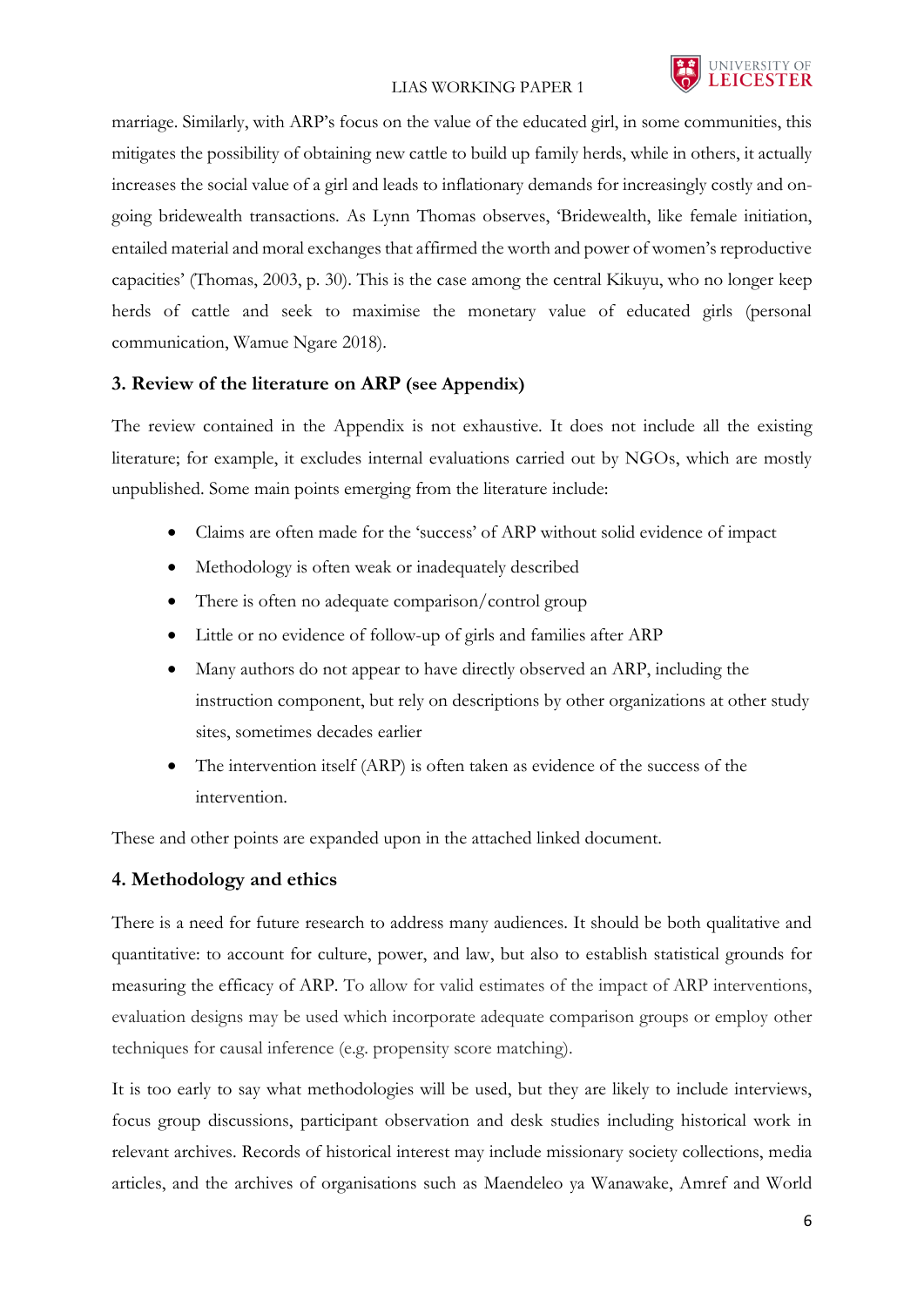

Vision. Participatory methods such as body mapping may also be a useful method. One challenge will be to identify and locate early cohorts of participants in the first ARP programmes. Using vernacular radio programmes to announce the research to the public, it may be possible to generate data from crowdsourcing through social media, leading to face-to-face focus groups.

ARPs touch upon sexuality and other topics that may not be discussed openly. It will be important to engage data collectors who have in-depth knowledge of the communities concerned, partly because sexuality and sexual reproductive health and rights (SRHR) are often spoken of indirectly, through parables, or openly only among peers (those who are about to become initiated together). It will also be important to use culturally appropriate symbolic language and images to describe the topics being discussed, so that informants are not required to talk explicitly about subjects that may be regarded as vulgar and therefore disrespectful. It may be advantageous to participants to create 'safe space' protocols for some aspects of this research. Alternatively, it may be possible to develop specific biocultural community protocols (BCPs) that safeguard participants from being adversely affected by their involvement in the research. It is advisable to engage with cultural/religious guides during research – highly respected community or religious leaders who are familiar with the cultural and religious sensibilities/politics around FGM/C and child marriage. Such people can also be used to sensitize other community leaders on the significance of the research and the importance of having community members participate and cooperate. The guides should be gender balanced, and include both elders and youth from the target population.

It is recommended that data collectors and interviewers from local communities are given participatory training and are involved in co-creating questionnaires and interview tools on FGM/C. It is a goal of this research network to foster and encourage research capacity within community settings. A research training protocol that would facilitate sustainable research skills would empower participants in their responses to future work on FGM/C abandonment and the search for alternatives. This would help to avoid researcher bias and pitfalls, as well as give local people more of a sense of ownership of the research process, and create greater understanding of the benefits of research to the target population.

### **4.1 Ethics**

Informed and Prior Consent protocols will be followed. Research aims, methods, and risks will be explained at the outset, in accessible and appropriate language, and consent obtained either orally (which may be more appropriate in societies where signed consent forms are not easily understood), and noted or recorded, or obtained in writing. Informants must be offered anonymity, though it is understood that not everyone will wish to be anonymised, e.g. activists,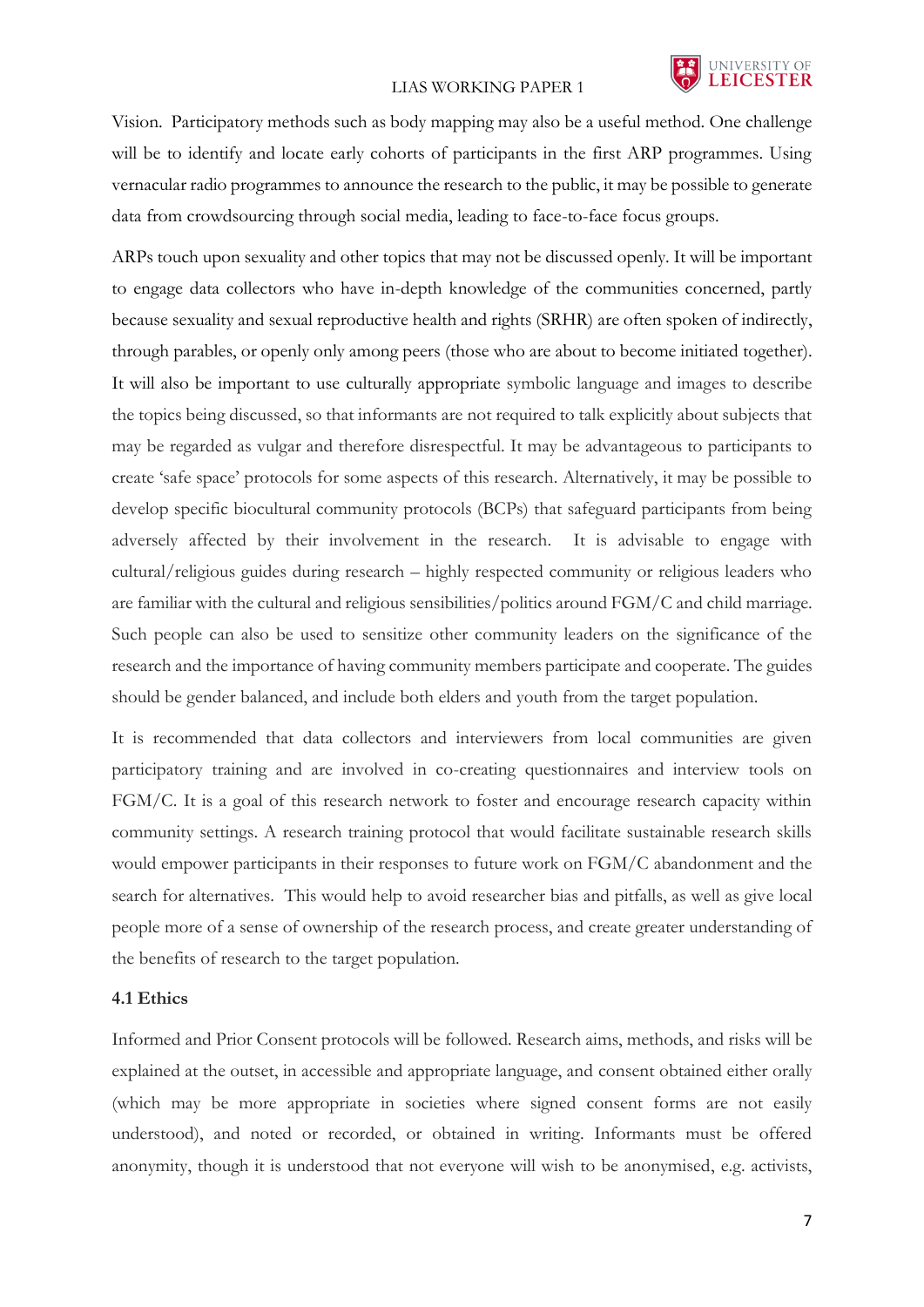community leaders, faith leaders. It may also be necessary to redact the name of the village or community concerned, and to change other identifying features, in order to protect informants. Data will be archived securely in an external archive such as the UK Data Service, and its Kenyan equivalent.

# **5. Some other topics for future research**

Workshop participants identified several possible future lines of enquiry, which include:

- The wider significance and symbolism of girls' initiation, which tends to be overlooked in cut-centred campaigns against FGM/C
- The unsustainability of ARP, for reasons including NGO funding, donor unpredictability, communities' lack of capacity or unwillingness to take over responsibility for it
- The need to involve boys and men more in ARP and other efforts to end FGM/C
- Tracking the international funding trail for ARP: who funds it, where and why?
- Risk to vulnerable girls of short-term interventions and inadequate follow-on support
- Finding hard evidence of FGM/C abandonment post-ARP
- The role of faith leaders and churches in ARP
- Historical antecedents, e.g. the 'female circumcision crisis' in colonial Kenya
- Following up the cohort of girls who first underwent ARP in the late 1990s in Kenya how did their lives turn out? Did they and their daughters manage to resist FGM/C?
- The need to follow up on other cohorts of girls, e.g. in the Kikuyu community, who have abandoned FGM/C without ARP.

We welcome comments on this paper, which aims to open up discussion among a wide range of stakeholders on this important topic. Please contact:  $\frac{lias(\omega)$ le.ac.uk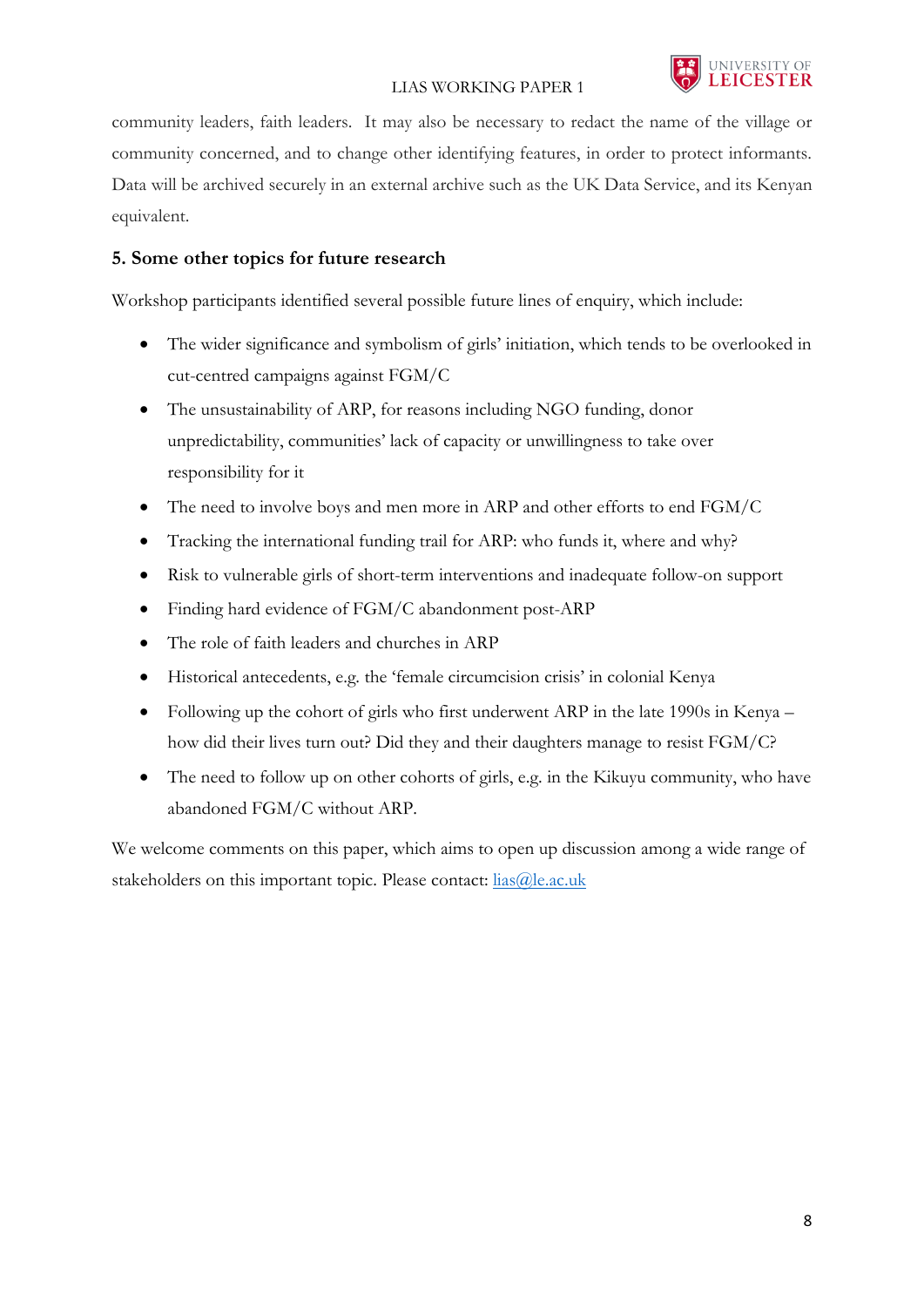

#### **References (including those in the literature review table)**

- Broch-Due, V. (2000). 'Remembered cattle, forgotten people'. In: D. M. Anderson and V. Broch-Due, eds. *The Poor Are Not Us: Poverty and pastoralism in Eastern Africa*. Oxford: James Currey.
- Buttia, C. (2015). *Investigation of successful interventions in mitigation of female genital mutilation/cutting (FGM/C) among selected Kenyan communities: Maasai, Kisii and Kuria. Masters. Hamburg* University of Applied Sciences.
- Chege, J.N., Askew, I. and Liku, J. (2001). *An assessment of the alternative rites approach for encouraging abandonment of female genital mutilation in Kenya*. Washington DC: FRONTIERS in Reproductive Health and Population Council.
- Dὂcker, M. (2011). *Overcoming female genital cutting. An examination of approaches to overcome the harmful traditional practice: A children's rights perspective*. Masters. Freie Universität.
- Esho, T., Karumbi, J. and Njue, C. (2017). *Rapid evidence assessment: Quality of studies assessing interventions to support FGM/C abandonment.* Evidence to End FGM/C Programme: Research to Help Girls and Women Thrive. New York: Population Council.
- Galukande, M., Kamara, J., Ndabwire, V., Leistey, E., Valla, C. and Luboga, S. (2015). Eradicating Female Genital Mutilation and Cutting in Tanzania: An observational study*. BMC Public Health*, 15(1147), pp. 1-10.
- Gitagno, J.F. (2015). *Effects of alternative rite of passage on girls' education among the Keiyo community of Elgeyo Marakwet County, Kenya.* Masters. Egerton University.
- Hernlund, Y. and Shell-Duncan, B. (2007). Contingency, Context, and Change: Negotiating female genital cutting in The Gambia and Senegal. *Africa Today*, 52(4), pp. 43-57.
- Hodgson, D. L. (2000). 'Pastoralism, patriarchy & history among Maasai in Tanganyika 1890- 1940'. In: D.L. Hodgson, ed., *Rethinking Pastoralism in Africa.* Oxford: James Currey.
- Hughes, L. (2018). Alternative Rites of Passage: Faith, rights, and performance in FGM/C abandonment campaigns in Kenya. *African Studies*, 77(2), pp.274-292.
- Ingdal, N., Umbima, J. and Tysse, A. L. (2008). *Mid-term review of project. Practice reduction and awareness on female genital mutilation (FGM).* Nairobi and Oslo: Y Global and Forum for Women and Development (FOKUS). YWCA Kenya.
- Lokurosia, J.C. (2011). *An assessment of the impact of health campaigns against female genital mutilation in West Pokot District, Kenya.* Masters. Kenyatta University.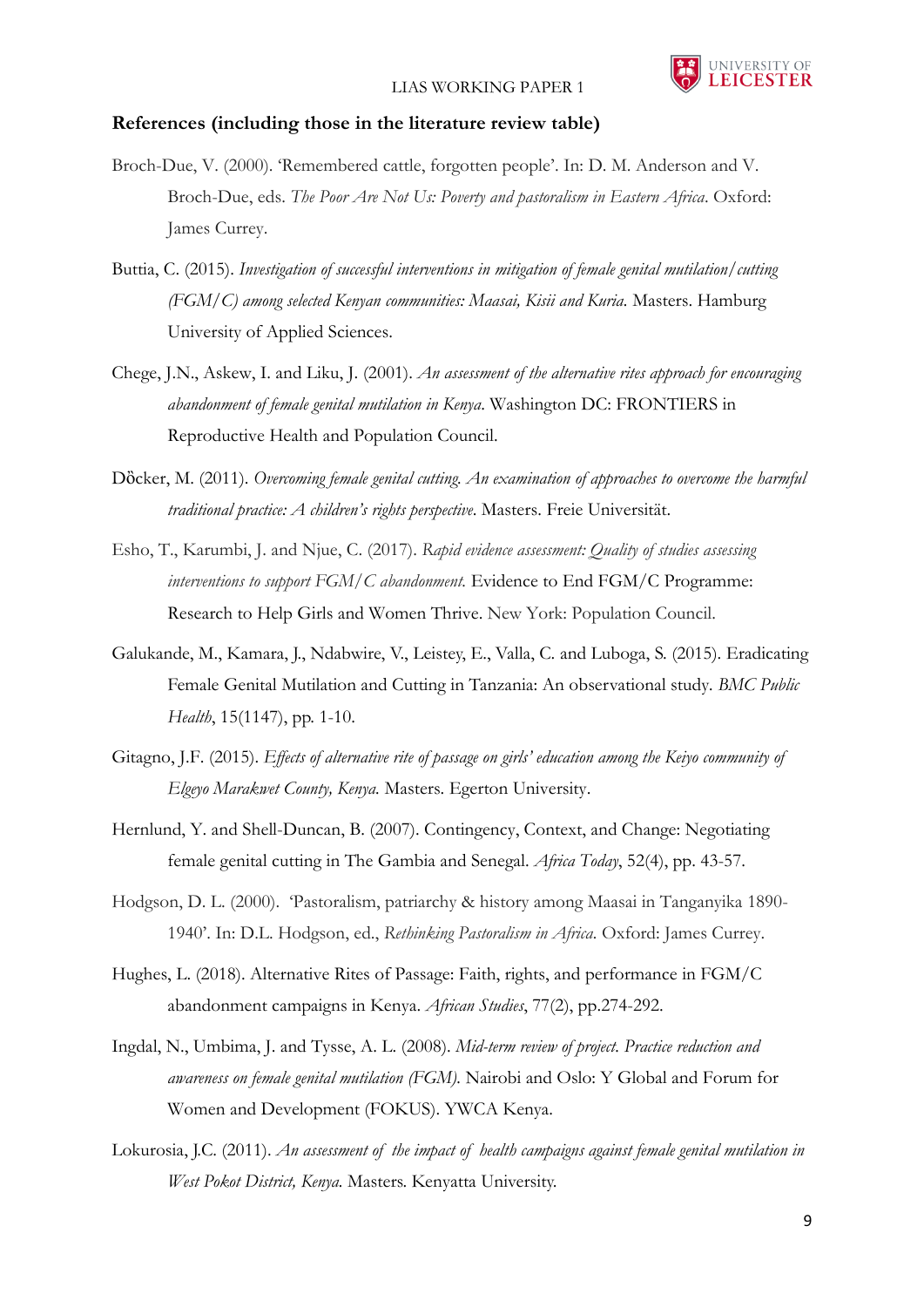

- Kassim, S.S. (2014). *The attitudes of Maasai parents towards Alternative Rites of Passage of girls in Central Division, Narok County, Kenya*. Masters. University of Nairobi.
- Lie, G.T., Lothe, E.A. and Ali, C. (2004). *Working against Female Genital Mutilation, Tanzania. A qualitative evaluation.* Oslo: Kvinnefronten/Women's Front of Norway.
- Mepukori, D.N. (2016). *Is Alternative Rites of Passage the key to abandonment of female genital cutting? A case study of the Samburu of Kenya*. BA. Duke University.
- Mitchell, L. and Eke, C. (n.d.). Alternatives to female genital mutilation in Western Africa. Available at: [http://web.stanford.edu/group/womenscourage/FGM/chibuzo\\_lily\\_FGM\\_paper.html](http://web.stanford.edu/group/womenscourage/FGM/chibuzo_lily_FGM_paper.html) [Accessed 2 April 2018]
- M'Raiji, J.K. (2015). *The transformation of Swahili* unyago *and female genital mutilation into an Alternative Rite of Passage: A poststructuralist approach*. PhD. University of Botswana.
- Muteshi, J. and Sass, J. (2005). *Female genital mutilation in Africa. An analysis of current abandonment approaches.* Nairobi: PATH.
- Nambisia, E. (2014). *Measures influencing eradication of female genital mutilation practices among the Maasai community in Maparasha constituency, Kajiado County, Kenya*. Masters. University of Nairobi.
- Namulondo, J. (2009). *A case of the Sabiny in Kapchowra District, Uganda*. MA. Universities of Trømso, Gothenburg and Roehampton.
- Olenja, J. (2000). *Eliminating the practice of female genital mutilation: Awareness-raising and community change in four districts of Kenya*. Nairobi: PATH and MYWO.
- Oloo, H., Wanjiru, M. and Newell-Jones, K. (2011). *Female genital mutilation practices in Kenya: The role of Alternative Rites of Passage. A case study of Kisii and Kuria Districts.* London: Feed the Minds.
- O'Neill, S. (2012). *Defying the law, negotiating change. The Futanke's opposition to the national ban on FGM in Senegal*. PhD. University of London.
- Peatrik, A. M. (1999). *La Vie à Pas Contés: Génération, âge et société dans les Hautes Terres du Kénya (Meru Tigania-Igembe)*. Nanterre: Société d'ethnologie.
- Prazak, M. (2007). Introducing Alternative Rites of Passage. *Africa Today*, 53(4), pp.19-40.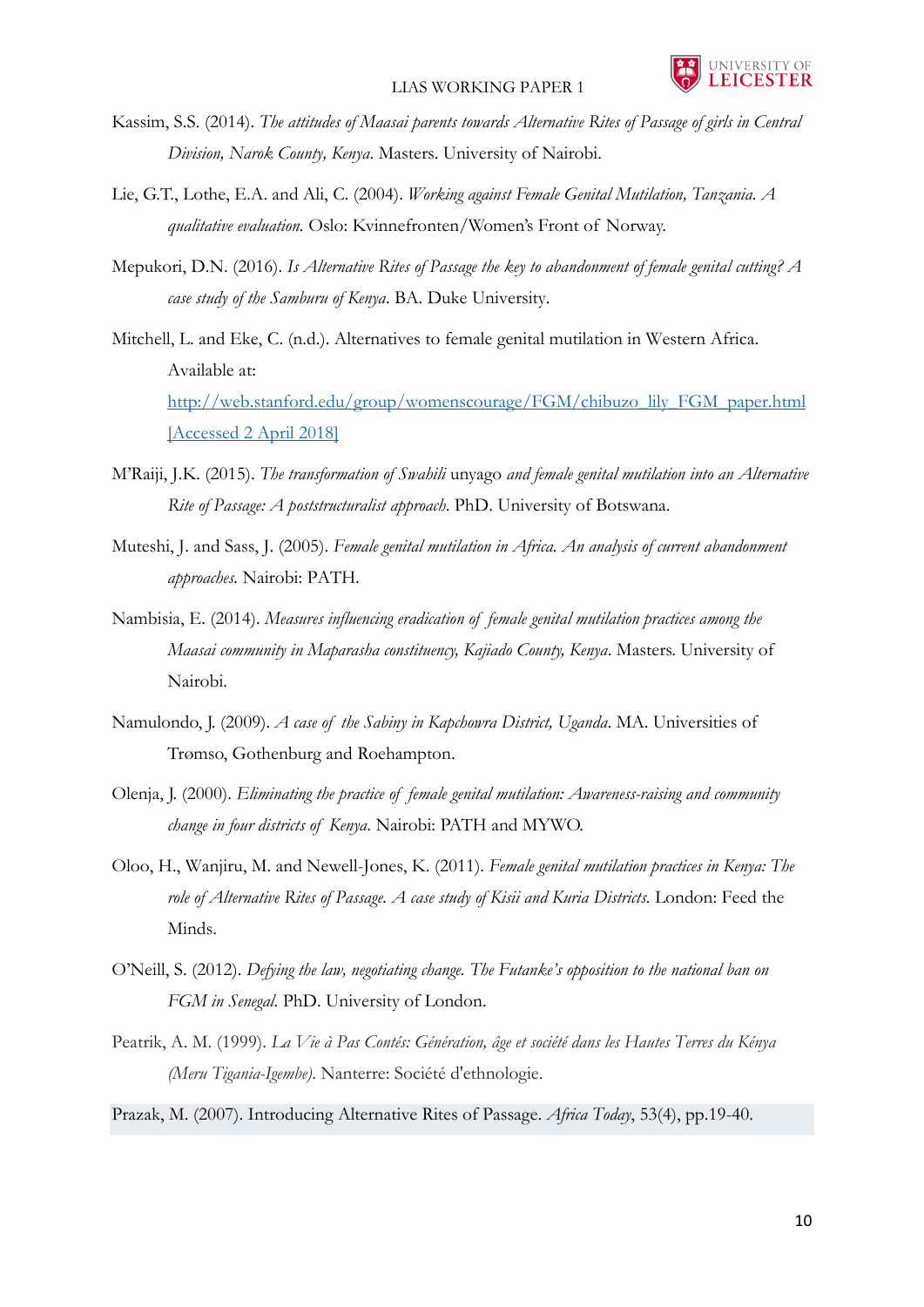

Soneya, J. M.; Biwott, J. C. and Kangogo, W. J. (2009). *Evaluation Report for the Anti Female Genital Mutilation Maasai (FGM) Projec*t. Oslo: NORAD.

Thomas, L. M. (2003). *Politics of the Womb: Women, reproduction, and the state in Kenya*. Oakland, CA: University of California Press.

28toomany (2013). *Country Profile: FGM in Uganda*. London: 28toomany.

Waritay, J. and Wilson, A-M. (2013). *Working to End Female Genital Mutilation and Cutting in Tanzania. The Role and Response of the Church*. London: TEARFUND.

UNFPA/UNICEF (2013). *Joint Evaluation of the UNFPA-UNICEF Joint Programme on Female*  Genital Mutilation / Cutting (FGM/C): Accelerating Change (2008-2012). Country Case Study: *Kenya*. No place of publication given.

World Bank/UNFPA (2004). *Female genital mutilation/cutting in Somalia*. No place of publication.

World Health Organization/PATH (1999*). Female genital mutilation. Programmes to date: What works and what doesn't. A review*. Geneva: WHO.

### **About the authors**

- Lawrence Droy is a PhD candidate at the University of Leicester, studying FGM/C
- Lotte Hughes is an historian and independent scholar, who researches ARP and FGM/C in Kenya

● Mark Lamont is an anthropologist, who researches male gender violence linked to forced male circumcision in Kenya. He currently works for the British Institute of East Africa

● Peter Nguura is Interim Director, Anti-FGM Centre of Excellence, Amref Health Africa, Nairobi

● Damaris Parsitau is Director of the Institute of Women Gender and Development Studies, Egerton University, Kenya

● Grace Wamue Ngare is an Assoc. Professor in the Department of Gender and Development Studies, Kenyatta University, Kenya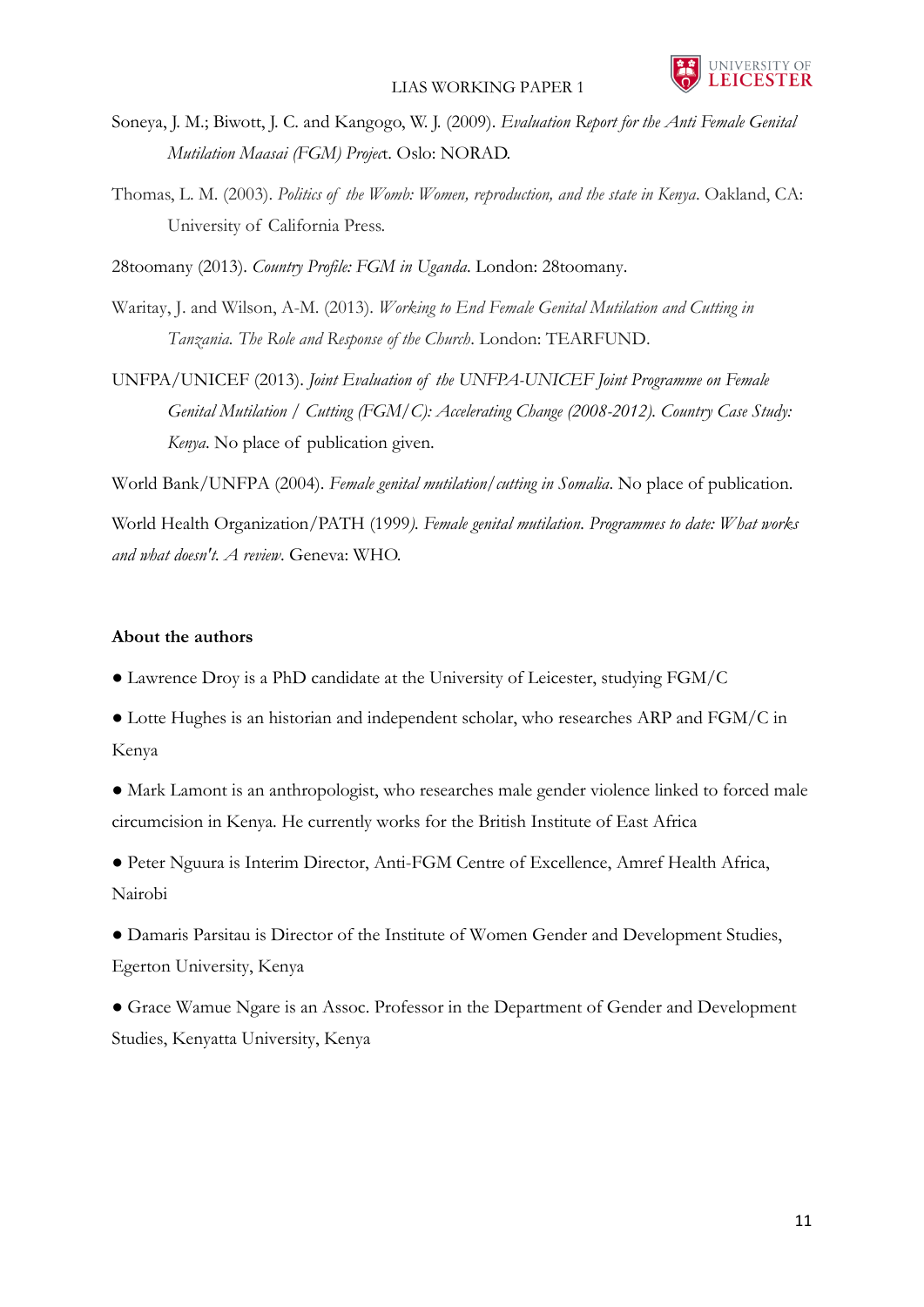

# **Appendix: Review of ARP Evaluation Studies**

This is not an exhaustive survey of the existing published literature which mentions ARP, but focuses on more substantive mentions. The authors would welcome notification of other literature that includes substantive discussion and analysis of ARP in Africa, especially that drawing on primary data. All study sites are in Kenya unless otherwise stated. (See References for full citations.)

#### **Terminology & Acronyms**

**Baseline survey** = Survey undertaken before the intervention

**Comparison group** = A comparable group of respondents who have not gone through the intervention

**Comparison site** = Site without anti-FGM/C advocacy/activities being evaluated

**Control group** = A comparison group rendered comparable to the intervention group by random allocation

**CEDPA** = Centre for Development and Population Activities

**Endline survey** = Survey undertaken after the intervention

**FGD** = focus group discussion

**FPFK** = Free Pentecostal Fellowship of Kenya

 $HR =$  human rights

**ICRW** = International Center for Research on Women

**Intervention group** = A group of respondents who have been (potentially) affected by the intervention under evaluation

**Intervention site** = Site of the anti-FGM/C advocacy/activities being evaluated

 $\mathbf{i}/\mathbf{v} = \text{interview}$ 

**KDHS** = Kenya Health and Demographic Survey

**MYWO** = Maendeleo ya Wanawake (Kenyan women's development organization)

**PATH** = Program for Alternative Technology in Health

**REACH** = Reproductive, Education and Community Health Project (Ugandan NGO)

**WVK** = World Vision Kenya; World Vision Germany also cited once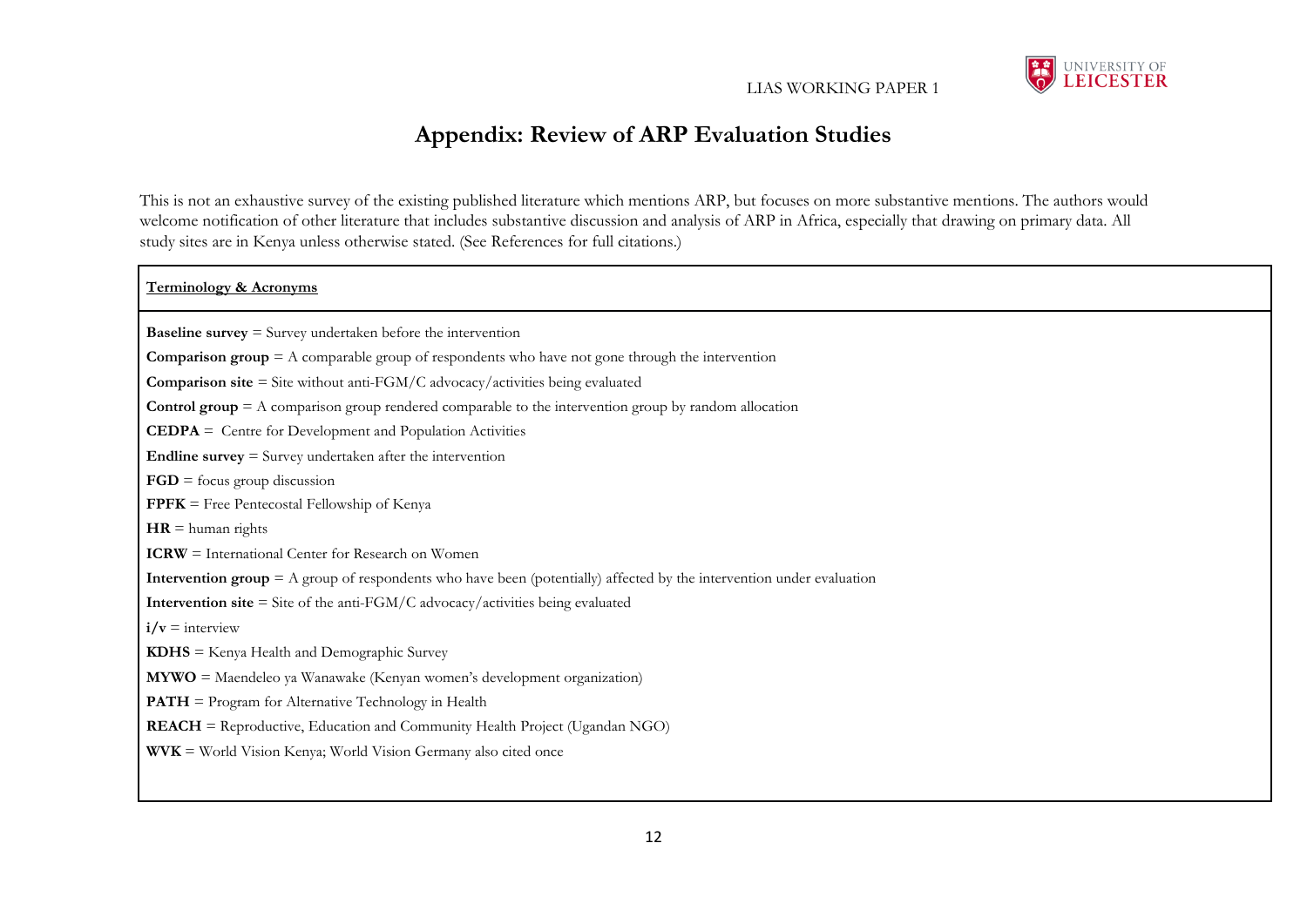

| Study                        | Study site /<br>ethnic group                                                       | ARP specific<br>interventions                                                                                                                                                                                 | Non-ARP specific<br>interventions                                                                                                 | Methodology / Sampling                                                                                                                                                                                                                                                                                                                                                                                                                | <b>How Practice Was</b><br>Measured                                                                                                                                                                                                                                                                                                                     | Notes on<br><b>Outcomes</b>                                                                                                                                                                                                                                         |
|------------------------------|------------------------------------------------------------------------------------|---------------------------------------------------------------------------------------------------------------------------------------------------------------------------------------------------------------|-----------------------------------------------------------------------------------------------------------------------------------|---------------------------------------------------------------------------------------------------------------------------------------------------------------------------------------------------------------------------------------------------------------------------------------------------------------------------------------------------------------------------------------------------------------------------------------|---------------------------------------------------------------------------------------------------------------------------------------------------------------------------------------------------------------------------------------------------------------------------------------------------------------------------------------------------------|---------------------------------------------------------------------------------------------------------------------------------------------------------------------------------------------------------------------------------------------------------------------|
| Buttia (2015)<br>(thesis)    | Maasai (Kenya &<br>Tanzania), Kisii,<br>Kuria                                      | Instruction for<br>girls; public<br>graduation<br>ceremony                                                                                                                                                    | Community sensitization;<br>school forums; female<br>empowerment; campaigns;<br>rescue centres & camps;<br>engaging faith leaders | Lit review, no primary data                                                                                                                                                                                                                                                                                                                                                                                                           | Sources on prevalence are<br>mostly KDHS (2008-09),<br>which does not give<br>breakdown by ethnic group,<br>only by region (former<br>provinces). Nyanza Province,<br>as it then was, whose<br>population includes Luo,<br>Kisii, Kuria, had 33.8%<br>prevalence in 2008-09                                                                             | Claims ARP &<br>'broad-based<br>approach involving<br>the whole<br>community' has<br>reduced FGM. No<br>quantitative evidence                                                                                                                                       |
| Chege, Askew,<br>Liku (2001) | Tharaka (Meru),<br>Narok (Kalenjin &<br>Maasai) & Gucha<br>(Abagusii)<br>Districts | Instruction for<br>girls in seclusion;<br>public ceremony<br>inc. declarations<br>of abandonment<br>Conducted with<br>girls who didn't<br>want to be cut or<br>whose parents<br>didn't want them<br>to be cut | Community sensitization/<br>education; peer educators<br>trained; FGDs on current<br>practice                                     | Household surveys of 601<br>families with a daughter recorded<br>as having undergone ARP.<br>Results compared with clustered<br>random sample of 600 families<br>from same districts whose girls<br>had not undergone ARP<br>After the intervention: 37 FGDs<br>held with trainers & community<br>members; 53 i/vs with NGO<br>staff, community leaders &<br>circumcisers; 9 case studies of<br>families whose girls underwent<br>ARP | Changes in prevalence<br>between age cohorts in<br>different ethnic groups in<br>secondary aggregate survey<br>data<br>Intentions of boys and girls<br>to circumcise their daughters<br>in the future<br>Beliefs of boys, girls, mothers<br>and fathers about whether<br>FGM/C should continue<br>Circumcision status of<br>daughters aged 15 and above | FGDs among<br>Abagusii & Maasai<br>reported no general<br>decline in prevalence.<br>Discussions among<br>Meru & Mulot<br>suggested some<br>recent decline<br>Many parents may<br>have decided to<br>abandon FGM/C<br>before the<br>intervention activities<br>began |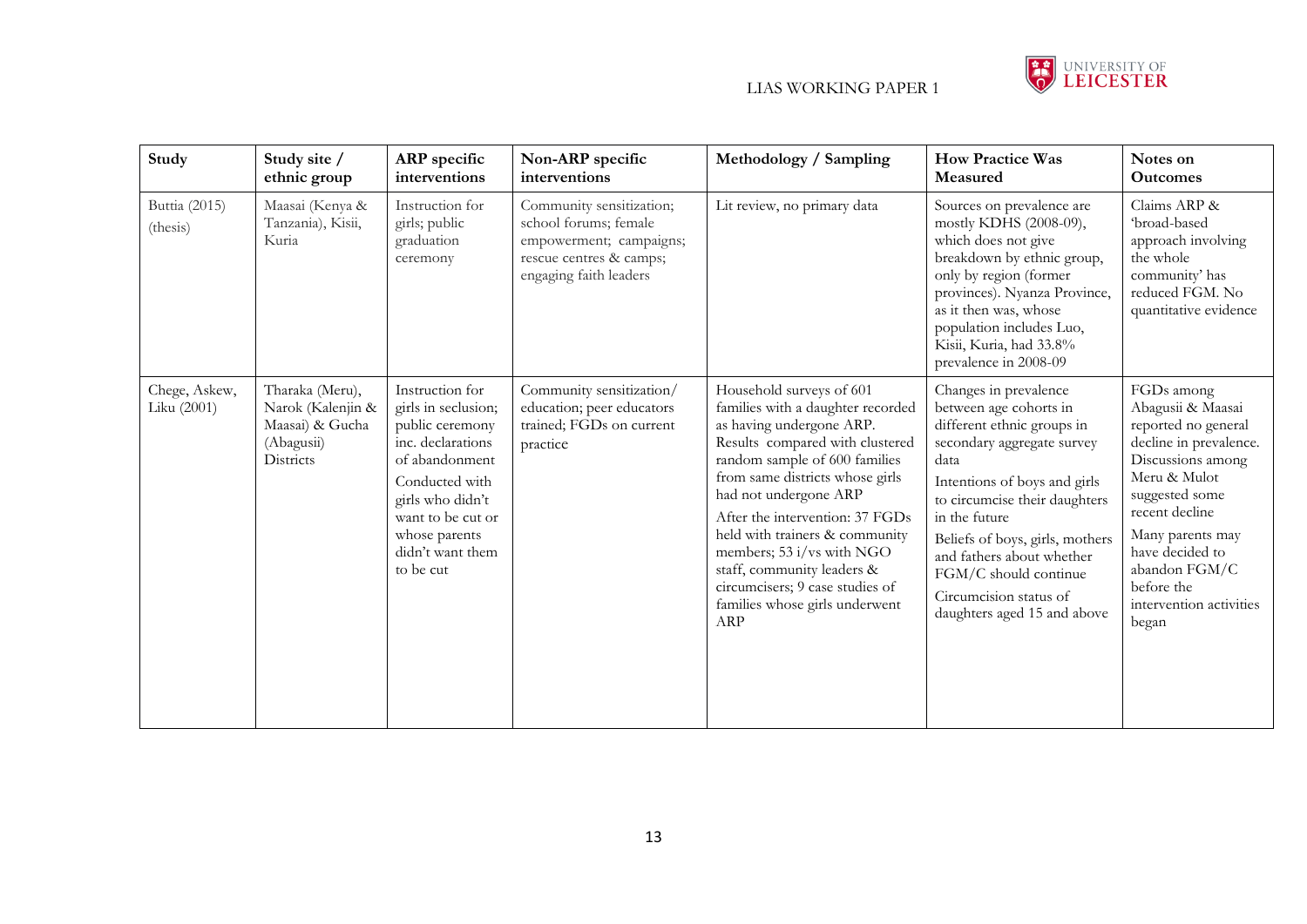

| Döcker (2011)<br>(thesis, for WV<br>Germany) | Marigat District<br>(IlChamus,<br>Kalenjin, a few<br>others). Study also<br>more briefly<br>discusses<br>interventions in<br>other areas, inc.<br>MYWO ARPs in<br>Meru (1996) | Instruction for<br>girls; ceremony<br>with public<br>declaration of<br>abandonment | Community sensitization &<br>education; school clubs;<br>training for boys; rescue<br>centres; income generation<br>for ex-circumcisers                              | Quantitative & qualitative<br>baseline surveys inc. household<br>(no mention of endline surveys),<br>FGDs, key informant i/vs<br>(WVK data, nos not given). 139<br>girls & 161 boys given<br>questionnaire in school setting<br>(not clear if author wrote this).<br>No comparison/control group | Author did not measure<br>practice, cites WVK figures<br>from external consultant's<br>evaluation. Baseline survey<br>showed district prevalence<br>was 94.29% (WVK 2006) | 64% of boys & 71%<br>of girls polled think<br>ARP can replace<br>cutting (according to<br>questionnaire).<br>Author admits school<br>environment<br>influenced answers.<br>WVK claims<br>prevalence fell 36% in<br>5 years in survey pop-<br>ulation; attitudes to<br>FGM/C changed;<br>school enrolment &<br>retention rates rose,<br>etc. But few before &<br>after figures given.<br>Some 'outcomes'<br>confused with NGO<br>project goals |
|----------------------------------------------|-------------------------------------------------------------------------------------------------------------------------------------------------------------------------------|------------------------------------------------------------------------------------|----------------------------------------------------------------------------------------------------------------------------------------------------------------------|--------------------------------------------------------------------------------------------------------------------------------------------------------------------------------------------------------------------------------------------------------------------------------------------------|---------------------------------------------------------------------------------------------------------------------------------------------------------------------------|-----------------------------------------------------------------------------------------------------------------------------------------------------------------------------------------------------------------------------------------------------------------------------------------------------------------------------------------------------------------------------------------------------------------------------------------------|
| Galukande et<br>al. (2015)                   | Arusha region,<br>Tanzania<br>(predominantly<br>Maasai)                                                                                                                       | Instruction for<br>girls; ceremony<br>with public<br>declaration of<br>abandonment | Community education,<br>sensitization & dialogues;<br>school health clubs;<br>economic support for ex-<br>circumcisers; training youth,<br>warriors, ex-circumcisers | Baseline & endline surveys were<br>administered to a systematic<br>sample of households in the<br>intervention area. Key informant<br>i/vs, FGDs, group discussions<br>with school children, document<br>reviews were also used. No<br>comparison/control group                                  | Practice was self-reported by<br>participants, & compared to<br>obstetric examination of<br>women in labour                                                               | Contradictory<br>prevalence estimates<br>from self-reported<br>and examined<br>FGM/C status:<br>69.2% self-reported<br>compared to 95%+<br>among women in<br>labour who were phy-<br>sically examined                                                                                                                                                                                                                                         |
| Gitagno (2015)<br>(thesis)                   | Keiyo people,<br>Elgeyo-<br>Marakwet County                                                                                                                                   | Girls' training in<br>seclusion; public<br>ceremony? (not<br>clearly stated)       | Community sensitization &<br>education inc. seminars on<br>ARP                                                                                                       | 155 girls who had undergone<br>ARP identified via 'purposive<br>sampling'. Data collection<br>methods included questionnaires,<br>i/vs, FGDs with community<br>leaders & elders. No comparison<br>group, or baseline & endline<br>surveys                                                        | No prevalence rate given for<br>Keiyo community                                                                                                                           | Most ARP graduates<br>want FGM/C to end;<br>ARP said to have<br>been accepted by<br>community to replace<br>traditional rite; ARP<br>has 'contributed<br>positively' to girls'                                                                                                                                                                                                                                                                |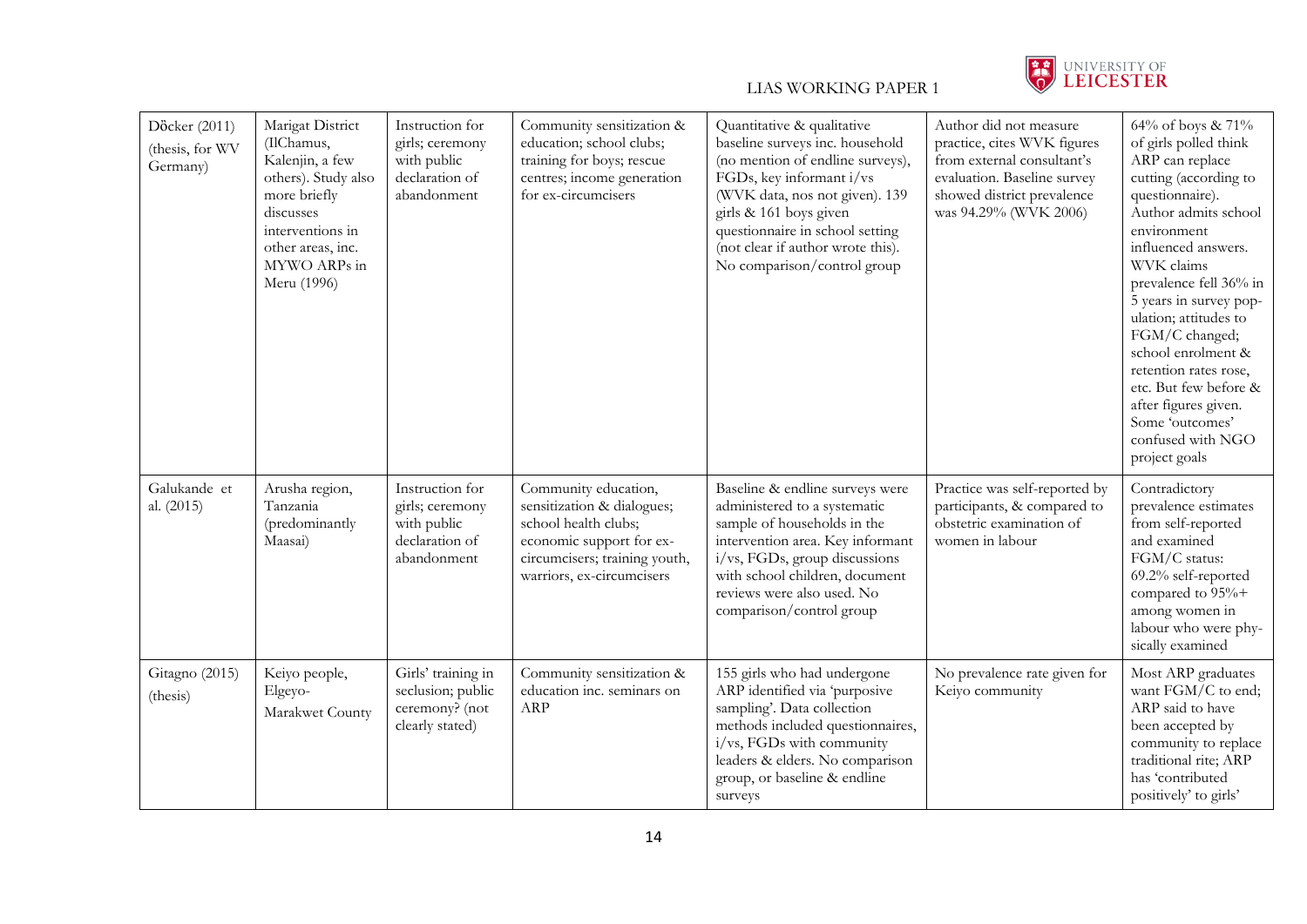

|                                                |                                    |                                                                                                                                                                                      |                                                                                      |                                                                                                                                                                                                                                                                                                                                                                                                           |                                                                                        | education. But<br>'mechanisms that<br>sustain  FGM/C<br>are still firmly rooted<br>in the culture'                                                                                                                                                                                                                                                                                                                                                             |
|------------------------------------------------|------------------------------------|--------------------------------------------------------------------------------------------------------------------------------------------------------------------------------------|--------------------------------------------------------------------------------------|-----------------------------------------------------------------------------------------------------------------------------------------------------------------------------------------------------------------------------------------------------------------------------------------------------------------------------------------------------------------------------------------------------------|----------------------------------------------------------------------------------------|----------------------------------------------------------------------------------------------------------------------------------------------------------------------------------------------------------------------------------------------------------------------------------------------------------------------------------------------------------------------------------------------------------------------------------------------------------------|
| Ingdal et al.<br>(2008)<br>(for YWCA<br>Kenya) | Meru, Kisii &<br>Kajiado Districts | Instruction for<br>girls; public<br>ceremony<br>(neither<br>witnessed by<br>authors)                                                                                                 | Training of trainers; rescue<br>'shelters'; income generation<br>for ex-circumcisers | Lit review, desk study of project<br>documents; i/vs, FGDs with 130<br>'beneficiaries' inc. girls, women,<br>boys, local & national authorities,<br>community leaders. No baseline<br>or endline surveys (YWCA<br>planned baseline survey in 2009).<br>Study used an assessment matrix<br>to assess project using 5 criteria:<br>relevance, effectiveness,<br>efficiency, sustainability &<br>partnership | No prevalence rates given for<br>the specific communities<br>targeted in interventions | Authors query why<br>Kisii girls as young as<br>5-6 had taken part in<br>ARP. No direct<br>evidence of change in<br>attitudes to FGM/C<br>or practice. Girls said<br>to be 'much<br>empowered' after<br>ARP, a few ex-<br>circumcisers acting as<br>good role models,<br>some local chiefs<br>'speaking out'.<br>YWCA criticised for<br>spending too much<br>on rescue shelters, &<br>poor documentation;<br>no written records of<br>how ARP was<br>organised |
| Kassim (2014)                                  | Maasai, Narok<br>County            | Not fully<br>described.<br>Instruction for<br>girls in seclusion;<br>public ceremony.<br>Says 'public ritual'<br>includes girls'<br>training, but this<br>is never held in<br>public | Community sensitization &<br>education; rescue centres; use<br>of peer educators     | Primary data gathered via FGDs<br>(separate ones for parents of<br>both genders, girls), key<br>informant i/vs. No baseline or<br>endline surveys mentioned.<br>Author used systematic random<br>sampling                                                                                                                                                                                                 | Not stated for this specific<br>community, only for Kenya                              | Most educated<br>parents surveyed<br>preferred ARP over<br>rites involving<br>FGM/C. But 60% of<br>parents strongly<br>agreed it was<br>important for girls to<br>go through FGM/C                                                                                                                                                                                                                                                                             |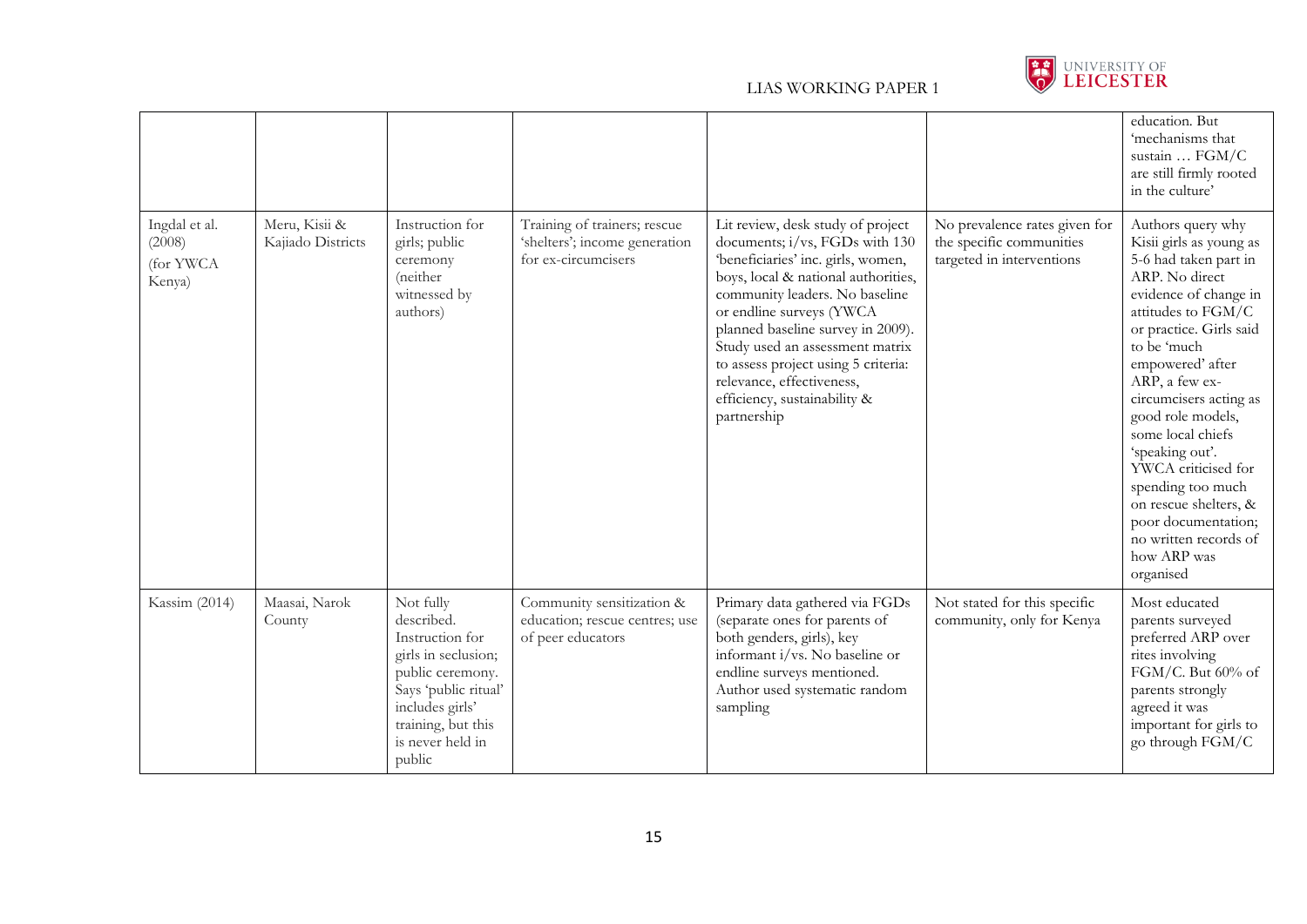

| Lie, Lothe & Ali<br>(2004)           | Tanzania (various)                                                                                  | Training, public<br>celebration                                                               | Community<br>sensitization/mobilization,<br>advocacy                                                            | Individual and group qualitative<br>interviews were conducted with a<br>purposive sample of informants<br>(including NGO staff, youth, ex-<br>circumcisers) in a range of<br>purposively selected study sites.<br>No baseline survey, no<br>comparison group                                                                                                               | Respondent reports about<br>their own practice and/or<br>practice of others in the<br>community                                                                                                                                  |                                                                                                                                                                                |
|--------------------------------------|-----------------------------------------------------------------------------------------------------|-----------------------------------------------------------------------------------------------|-----------------------------------------------------------------------------------------------------------------|----------------------------------------------------------------------------------------------------------------------------------------------------------------------------------------------------------------------------------------------------------------------------------------------------------------------------------------------------------------------------|----------------------------------------------------------------------------------------------------------------------------------------------------------------------------------------------------------------------------------|--------------------------------------------------------------------------------------------------------------------------------------------------------------------------------|
| Lokurosia<br>(2006)                  | West Pokot<br>(intervention site:<br>Chepareria<br>Division;<br>comparison site:<br>Sigor Division) | Instruction &<br>seclusion of girls;<br>public ceremony<br>inc. declaration of<br>abandonment | Community education &<br>awareness-raising on HR,<br>health, etc; mobilization of<br>community leaders          | 375 household heads identified<br>through a random sample of<br>households in a district with a<br>history of intervention efforts<br>were interviewed and participated<br>in FGDs. Their responses were<br>compared to a sample of 375<br>household heads in a comparison<br>site without a history of<br>intervention efforts. No baseline<br>measurement at either site | Respondents rated<br>prevalence of FGM/C in<br>their communities<br>(Commonly Practiced, Rarely<br>Practiced, etc.). Female<br>respondents self-reported<br>FGM/C status. Household<br>heads reported their<br>daughters' status | The popularity and<br>practice of FGM/C<br>was lower in the<br>intervention site than<br>the comparison site.<br>Prior equivalence of<br>sites not established                 |
| Masas (2009)<br>(for FPFK<br>church) | Maasai in 4<br>districts of<br>Southern Rift<br>(Pentecostal<br>church-goers)                       | Not described,<br>apparently not<br>witnessed                                                 | Community<br>sensitization/education;<br>women's group meetings;<br>church forums; use of drama<br>& other arts | Mid-term evaluation of project<br>after 1 year. No mention of<br>baseline or endline surveys. I/vs<br>with church board & staff, girls,<br>parents, teachers, other<br>community stakeholders; FGDs                                                                                                                                                                        | Not stated for this specific<br>community                                                                                                                                                                                        | Reports 60% of<br>church community<br>have stopped<br>FGM/C.<br>Recommends<br>stakeholders write a<br>document describing<br>an 'acceptable &<br>sustainable ARP<br>procedure' |
| Mepukori<br>$(2016)$ (thesis         | Samburu County                                                                                      | Instruction for<br>girls; public<br>ceremony inc.                                             | Community sensitization;<br>training peer educators;                                                            | FGDs with elders, women, girls<br>who had undergone ARP,<br>beaded girls; <sup>9</sup> key informant i/vs;                                                                                                                                                                                                                                                                 | Author did not measure or<br>cite prevalence in specific<br>community                                                                                                                                                            | There is insufficient<br>community 'buy-in'<br>for ARP to succeed.                                                                                                             |

<sup>9</sup> The beading of girls is a 'traditional' practice in the Samburu community that involves uncircumcised girls aged 9 or 10 being promised to young warriors as girlfriends. A warrior sells livestock in order to buy beads which he gives to the girl he is interested in. The girl's father then permits the warrior to have intercourse with the girl in a special hut built by the father, whenever he visits. Source: Mepukori (2016, p. 26, note 13).

 $\overline{a}$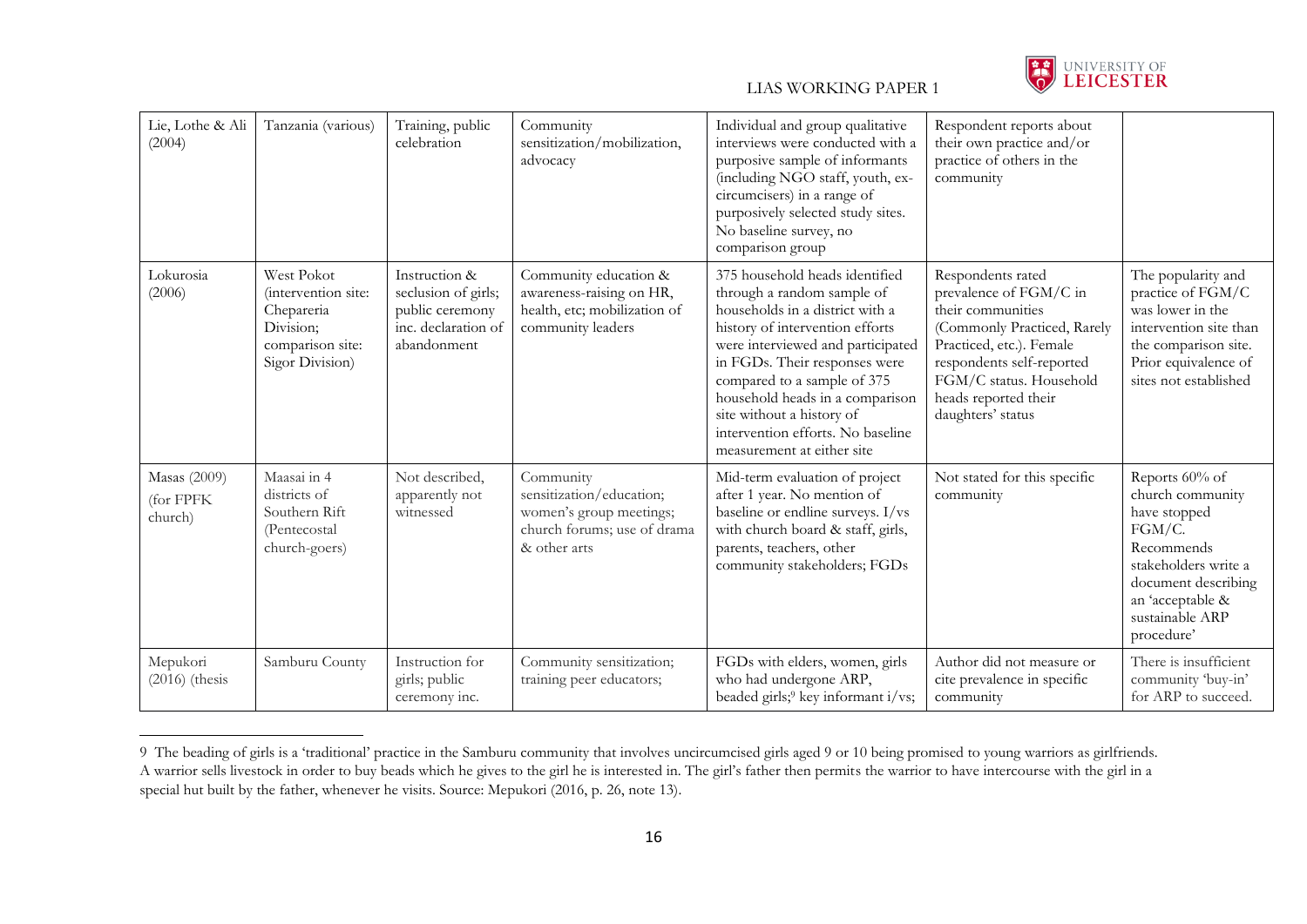

| on Amref<br>ARPs)                      |                                                                                            | declaration of<br>abandonment,<br>elders' blessings                                                                                                                                      | support forums for mothers<br>$\&$ girls                                                                                                                                                                                                                                        | observation of Amref training<br>sessions (does not say who for)<br>& assessments of women's<br>groups. Used 'purposive<br>sampling' to identify informants.<br>Compared Samburu practices<br>with non-cutting Turkana (in<br>women's group discussion). No<br>baseline or endline surveys                                                                                                                                                                                                                    |                                                                                                                                                                                                                                                                                                                                                                                                                                                                                       | Politicians identified<br>as a major stumbling<br>block in fight against<br>FGM/C                                                                                                                                                                                                                                         |
|----------------------------------------|--------------------------------------------------------------------------------------------|------------------------------------------------------------------------------------------------------------------------------------------------------------------------------------------|---------------------------------------------------------------------------------------------------------------------------------------------------------------------------------------------------------------------------------------------------------------------------------|---------------------------------------------------------------------------------------------------------------------------------------------------------------------------------------------------------------------------------------------------------------------------------------------------------------------------------------------------------------------------------------------------------------------------------------------------------------------------------------------------------------|---------------------------------------------------------------------------------------------------------------------------------------------------------------------------------------------------------------------------------------------------------------------------------------------------------------------------------------------------------------------------------------------------------------------------------------------------------------------------------------|---------------------------------------------------------------------------------------------------------------------------------------------------------------------------------------------------------------------------------------------------------------------------------------------------------------------------|
| Muteshi & Sass<br>(2005)<br>(for PATH) | Africa (ARP only<br>described for<br>Kenya, Gambia.<br>Very brief<br>mention of<br>Uganda) | Life-skills<br>education in<br>seclusion for<br>girls; public<br>ceremony<br>(Kenya).<br>Gambian ARPs<br>not described but<br>local NGO has<br>built permanent<br>site for<br>ceremonies | Community sensitization,<br>awareness-raising, education;<br>engagement with faith<br>leaders; training ex-<br>circumcisers; women, youth<br>& men trained as peer<br>educators (Kenya). In<br>Gambia NGO set up<br>committee of faith leaders to<br>support anti-FGM/C efforts | No primary data collected,<br>reviewed existing data. Kenya<br>baseline survey by<br>MYWO/PATH (1996) in 4<br>districts. Evaluation 5 years later<br>found none of the nearly 5000<br>graduates had later undergone<br>FGM/C (not clear if endline<br>survey was conducted by same<br>NGOs), authors cite unpublished<br>paper, Folsom 2003).<br>Gambia: NGO carried out<br>baseline survey in 2 areas (1996).<br>Results shared with community<br>leaders. No details of surveys,<br>measurement or sampling | Kenya figures are from<br>Demographic Health Surveys<br>(DHS): 38% (1998), 32%<br>(2003). DHS had not<br>included Qs on FGM/C for<br>Gambia & Uganda by mid-<br>2005. More than 70% of<br>Gambian girls/women said<br>to have undergone FGM/C<br>(ICRW/CEDPA 1999).<br>Fewer Gambian girls cut at<br>intervention site after ARP<br>(comparing 1996 figures with<br>1997). 78% of Gambian<br>women surveyed favoured<br>ending FGM/C (1997)<br>compared to 30-40% (1996,<br>op. cit.) | Referring to the 3<br>countries: positive<br>change in attitudes to<br>& practice of<br>FGM/C attributed to<br>the intervention.<br>'ARP approaches<br>have been successful<br>because of their<br>comprehensive<br>nature' (p.29). The<br>approach must<br>involve both parents<br>& village leaders to<br>ensure buy-in |
| Nambisia (2014)                        | Maasai, Kajiado<br>County                                                                  | Some<br>respondents<br>reported that<br>ARP seclusion &<br>training, & public<br>ceremonies with<br>speeches & gifts,<br>had taken place in<br>their village.<br>No details              | Community sensitization;<br>rescue centres; legal<br>enforcement & legal<br>education had reportedly<br>taken place in some villages.<br>No details of specific<br>activities                                                                                                   | A stratified random sample of<br>individuals in a village in Kajiado<br>County were surveyed yielding<br>228 respondents (men, women &<br>children). No pre-intervention<br>data or (non-intervention)<br>comparison group                                                                                                                                                                                                                                                                                    | Respondents' reports on<br>whether FGM/C had<br>declined                                                                                                                                                                                                                                                                                                                                                                                                                              | The majority of<br>participants agreed<br>that FGM/C had<br>declined; a majority<br>disagreed that ARP<br>did not comply with<br>Maasai culture                                                                                                                                                                           |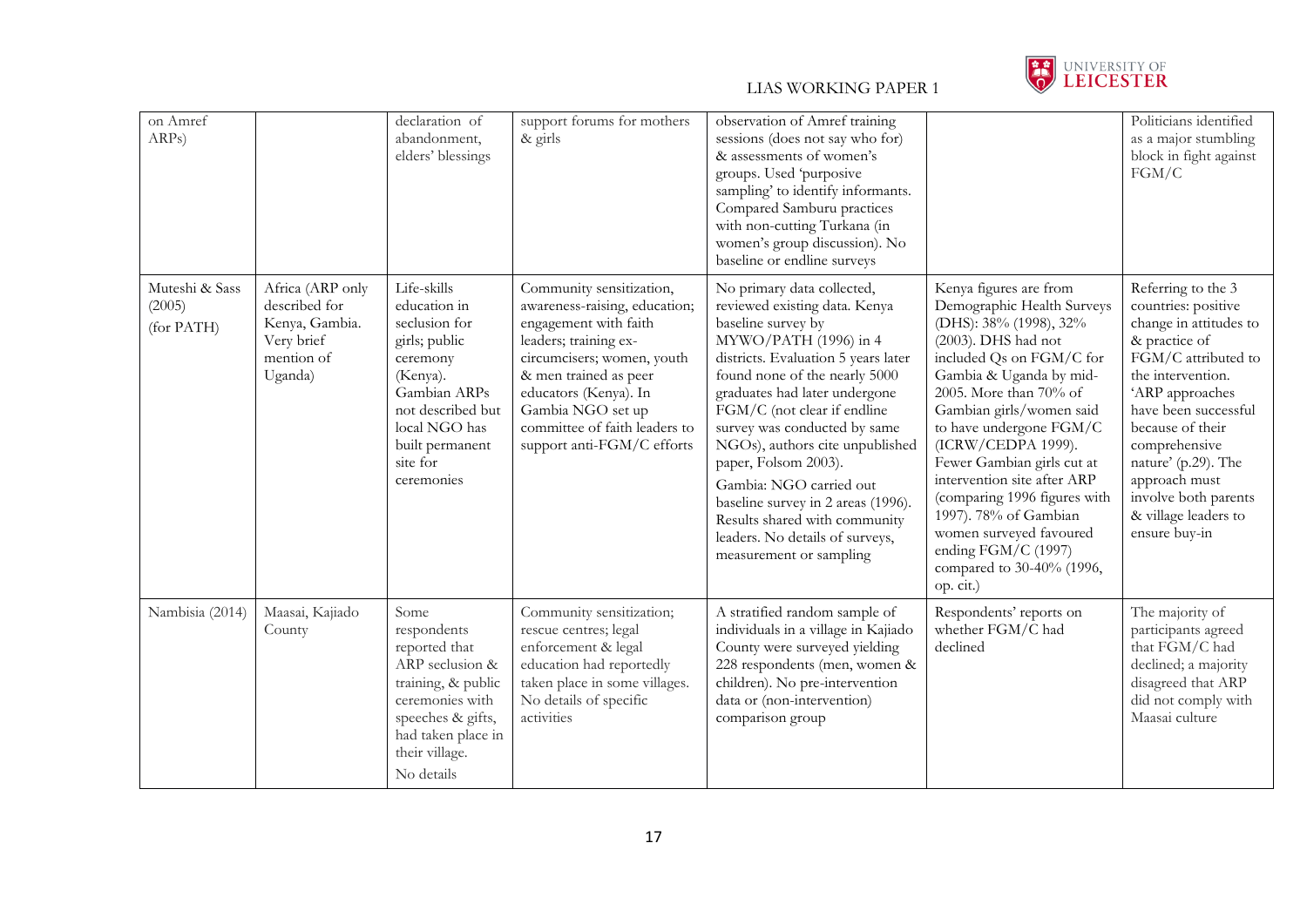

| Olenja (2000)                  | Kisii, Meru, Narok<br>& Samburu                | Not described in<br>detail: implies<br>public graduation<br>ceremony and<br>some form of<br>education                                                          | Peer educators; mobilising<br>opinion leaders; media<br>outreach; behaviour change<br>communication; education;<br>capacity building;<br>intergenerational debate | Baseline & endline surveys<br>(sampling strategy not clearly<br>described) were undertaken in a<br>range of purposely selected<br>intervention sites. Endline survey<br>included 'project' and<br>comparison ('non-project') sites<br>in 4 regions where the project<br>had been active. I/vs with key<br>informants (e.g. peer educators)                                                                           | Women's self-reported<br>FGM/C status. Reported<br>status of female & male<br>respondents' daughters,<br>reported status of<br>respondents' mothers. Men's<br>reported FGM/C status of<br>close female relatives | Reduction in practice<br>of FGM/C after the<br>intervention in the<br>study sites                                                                                                                                                                                    |
|--------------------------------|------------------------------------------------|----------------------------------------------------------------------------------------------------------------------------------------------------------------|-------------------------------------------------------------------------------------------------------------------------------------------------------------------|----------------------------------------------------------------------------------------------------------------------------------------------------------------------------------------------------------------------------------------------------------------------------------------------------------------------------------------------------------------------------------------------------------------------|------------------------------------------------------------------------------------------------------------------------------------------------------------------------------------------------------------------|----------------------------------------------------------------------------------------------------------------------------------------------------------------------------------------------------------------------------------------------------------------------|
| Oloo et al.<br>(2011)          | Kisii, Kuria                                   | Girls' instruction<br>& empowerment<br>programme;<br>public ceremony<br>(Kisii). Rescue<br>camps with some<br>training & ARP<br>graduation<br>ceremony (Kuria) | Community awareness-<br>raising & education; work in<br>schools, with health<br>providers, faith leaders,<br>community leaders                                    | 20 FGDs (up to 12 people per<br>group) with a purposive sample<br>of respondents from key<br>stakeholder groups (e.g. mothers<br>whose daughters went through<br>ARP, community leaders, etc.) in<br>Kisii and Kuria. 10 key informant<br>i/vs conducted with a purposive<br>sample of key anti-FGM/C<br>organisations and other<br>individuals involved with<br>FGM/C or anti-FGM/C<br>activities. No baseline data | Respondent reports about<br>their own practice and/or the<br>practice of others in the<br>community                                                                                                              | Many in Kuria critical<br>of ARP/rescue<br>camps. Some girls<br>went home and were<br>cut after the camp/s.<br>Efforts in Kisii were<br>considered more<br>effective                                                                                                 |
| Prazak (2007)                  | Kuria District                                 | Workshops for<br>girls; public<br>ceremony where<br>girls were given<br>certificates of<br>attendance                                                          | Not described                                                                                                                                                     | Author cites answers to opinion<br>polls she gave Standard 8 pupils<br>in 1988, 1993 & 2003 (226 girls<br>in total, 432 boys, average age<br>15/16). No primary data on<br>ARP; author did not set out to<br>collect it                                                                                                                                                                                              | See previous column                                                                                                                                                                                              | Youth have thought<br>FGM/C unnecessary<br>since 1988; girls<br>favour it more than<br>boys (poll results).<br>Most 2004 ARP<br>graduates in district<br>later forced to<br>undergo FGM/C<br>(209 out of 289 girls).<br>Source: pers. comms.<br>with author contacts |
| UNFPA/<br><b>UNICEF</b> (2013) | Multi-ethnic.<br>Study of 12<br>districts in 5 | Instruction for<br>girls, some in<br>seclusion; public                                                                                                         | Community<br>sensitization/education &<br>dialogues; media                                                                                                        | Mixed methods 'emphasising<br>participatory approaches' inc. key<br>informant i/vs, group                                                                                                                                                                                                                                                                                                                            | National prevalence figures<br>of 27% cited (KDHS<br>$2008/09$ ). No specific                                                                                                                                    | 'Too early' to assess<br>long-term effects of<br>'achievements' such                                                                                                                                                                                                 |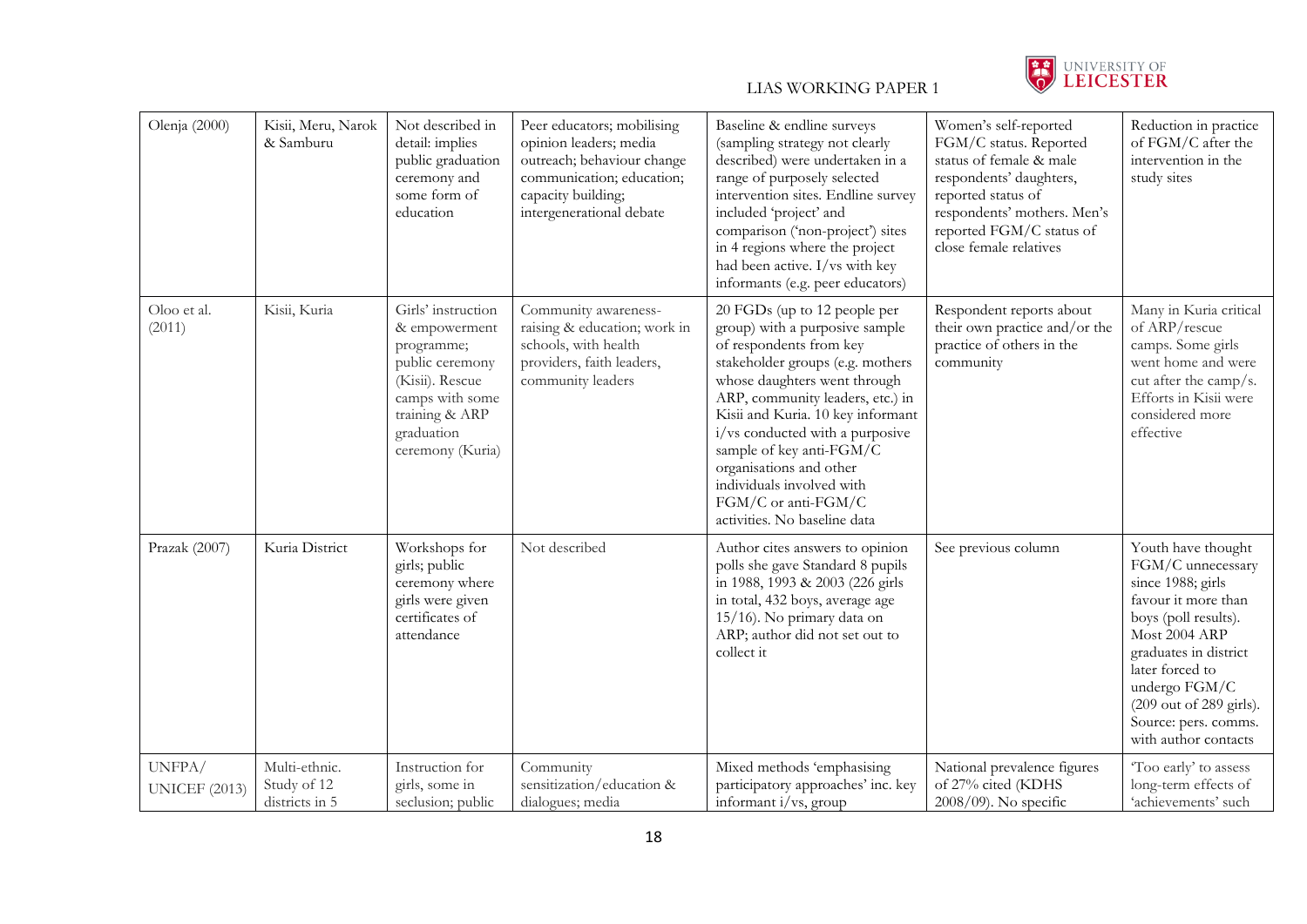

|                              | provinces where<br>UNFPA/UNICE<br>F Joint<br>Programme<br>against FGM/C<br>began 2008/09                                                                                                                  | declaration. Not<br>witnessed                                                                                                                                                                                                                     | engagement; some follow-up<br>of girls after ARP                                                                                                                                                                                                                                                                            | discussions (inc. with girls who<br>had attended ARP), observations,<br>document review. 292 individuals<br>consulted. No surveys                                                                                                                                                                                                                                                                            | prevalence rates for the<br>intervention sites                                                                                                | as ARP. Claims Joint<br>Programme helped<br>bring about national<br>legislation                                                                                                                                                                                                                                                                |
|------------------------------|-----------------------------------------------------------------------------------------------------------------------------------------------------------------------------------------------------------|---------------------------------------------------------------------------------------------------------------------------------------------------------------------------------------------------------------------------------------------------|-----------------------------------------------------------------------------------------------------------------------------------------------------------------------------------------------------------------------------------------------------------------------------------------------------------------------------|--------------------------------------------------------------------------------------------------------------------------------------------------------------------------------------------------------------------------------------------------------------------------------------------------------------------------------------------------------------------------------------------------------------|-----------------------------------------------------------------------------------------------------------------------------------------------|------------------------------------------------------------------------------------------------------------------------------------------------------------------------------------------------------------------------------------------------------------------------------------------------------------------------------------------------|
| Waritay &<br>Wilson $(2013)$ | Tanzania: Mara,<br>Dodoma, Singida<br>Districts                                                                                                                                                           | Not clearly<br>stated. ARP<br>seclusion and<br>training briefly<br>described for one<br>community                                                                                                                                                 | Advocacy campaigns;<br>community education &<br>sensitization, safe havens                                                                                                                                                                                                                                                  | 22 communities targeted (8 in<br>Mara & Dodoma, 6 in Singida).<br>In each community data was<br>collected from a convenience<br>sample of members/staff of the<br>local church. Details unclear                                                                                                                                                                                                              | Self-reported (details unclear,<br>reference is made to<br>secondary data and<br>participant testimony)                                       |                                                                                                                                                                                                                                                                                                                                                |
| WHO (1999)<br>(by PATH)      | Survey of 88<br>agencies with anti-<br>FGM/C<br>programmes<br>(Africa & Middle<br>East) & closer<br>analysis of 4<br>African countries.<br>ARP only<br>mentioned for<br>Kenya & Uganda<br>(Sabiny people) | Kenya:<br>instruction for<br>girls in seclusion;<br>public ceremony.<br>Not clear if<br>witnessed or<br>authors only<br>citing MYWO<br>reports. Uganda:<br>'symbolic<br>alternative' inc.<br>'feasting and<br>giving of clothes<br>and jewellery' | Kenya: community<br>sensitization/mobilization;<br>training of peer educators &<br>ex-circumcisers; Family Life<br>Education. Uganda:<br>community seminars &<br>workshops; youth trained as<br>peer educators; creation of a<br>regular 'cultural day' in the<br>community which celebrates<br>positive aspects of culture | Lit review; questionnaires sent to<br>national & international<br>organizations; field assessments<br>in 4 countries (not including<br>Kenya or Uganda). No baseline<br>or endline surveys. Mention of<br>ARP (mostly referred to as an<br>alternative coming of age<br>programme) in Kenya & Uganda<br>cites reports by NGOs MYWO<br>& REACH. No evaluation yet (in<br>time for study) by MYWO for<br>Kenya | Country prevalence given for<br>those counties visited, but<br>not for Kenya & Uganda, or<br>site-specific prevalence in<br>these 2 countries | ARP is 'an effective<br>strategy in<br>communities where<br>girls are initiated<br>during the adolescent<br>years (12-19)'. No<br>hard evidence given.<br>Assumes ARP<br>graduates have been<br>'saved' from FGM/C<br>(p.109)<br>Ugandan NGO<br><b>REACH</b> reports<br>many community<br>members still support<br>FGM/C after<br>intervention |

### **Observations**

The main conclusion of our review of existing studies which have evaluated ARP interventions is that no study has yet concretely demonstrated the positive impact of ARP interventions on the practice of FGM/C. The methodological limitations of existing studies mean that we simply cannot assess (a) whether the interventions evaluated actually generated changes in the practice of FGM/C (versus whether such changes would have occurred anyway); and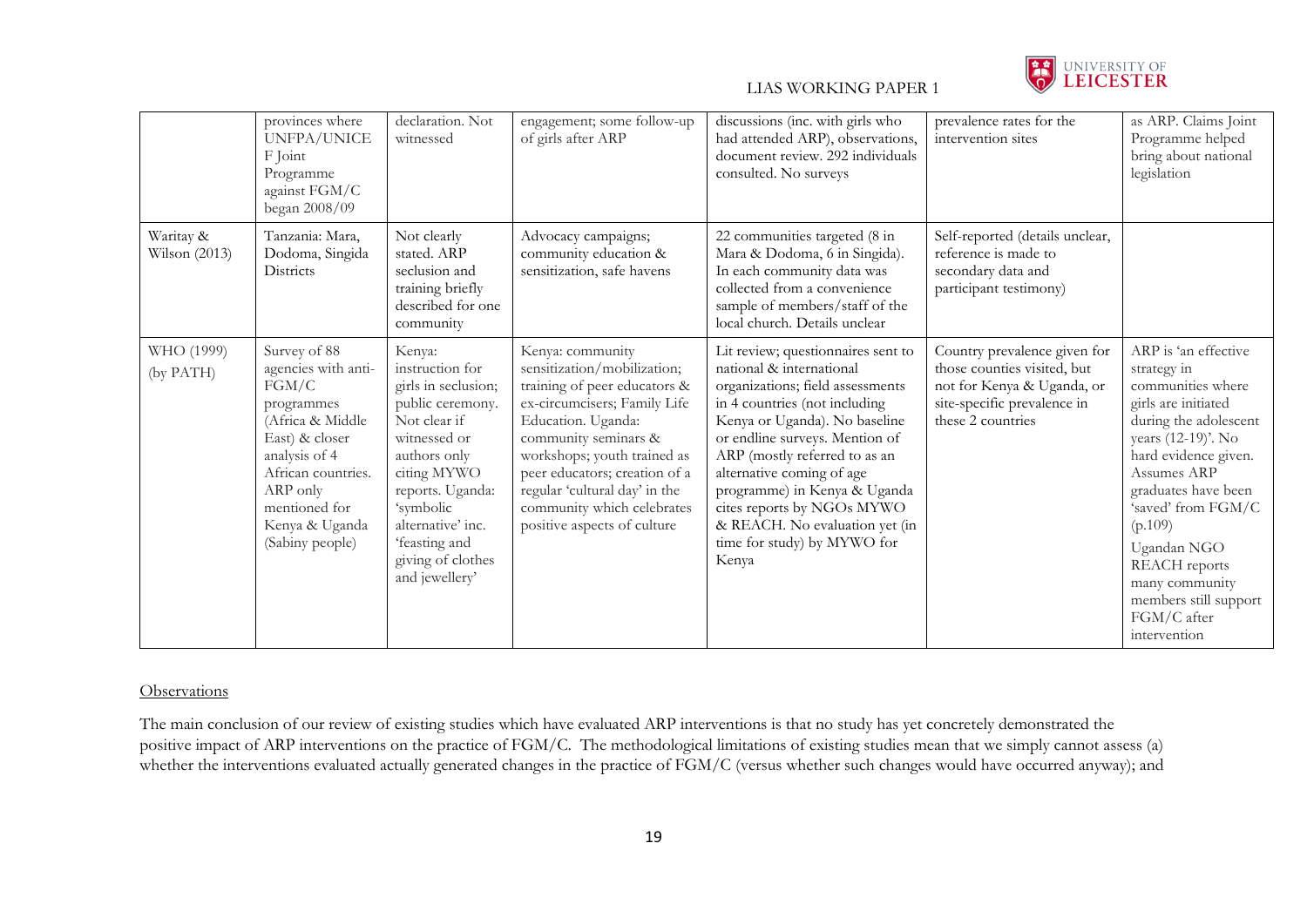

(b) whether any changes that did occur can be attributed to the inclusion of ARP components in the interventions (as opposed to the generic community sensitization and educational activities which also occur in interventions without specific ARP components).

Most studies lacked any baseline measurement of the practice of FGM/C before the intervention; no study selected an adequate comparison group prior to the intervention taking place; and no study has apparently carried out long-term follow-up of ARP participants. For these reasons, in most studies, the reported change that occurred over the course of the intervention and afterwards could not be accurately assessed. In those few studies which included baseline surveys, there was no adequate comparison group, making it impossible to assess whether change would have occurred anyway, without the presence of an NGO. This is especially problematic because the communities targeted by NGOs were not targeted at random, and may represent those communities in which change was starting to occur anyway. Even assuming that changes were measured and attributed to the interventions, a further difficulty remains in disaggregating the impact of ARP from other generic intervention activities (notably community sensitization and awareness-raising) that usually take place alongside ARP. This is not a trivial problem since, as Chege et al. (2001) point out, NGOs must decide whether to dedicate resources to organising such activities, and how to allocate the available funds:

### "*In cultures that are clearly resistant to changing this behaviour [FGM/C] (e.g. the Abagusii and Maasai), should resources be allocated primarily to sensitisation, or to organising Alternative Rites, or to a combination?*" (p.46)

A study with baseline and endline measurements comparing otherwise similar (but independent)<sup>10</sup> families or communities involved in generic and ARPthemed interventions (i.e. differing only in the inclusion of specific ARP elements such as instruction for girls and a public graduation ceremony), over an equivalent time period, may be needed to assess the impact of ARP components.

In addition to the methodological limitations of existing evaluation studies, we identified a number of conceptual difficulties in assessing the impact of ARP in anti-FGM/C interventions:

- Most authors do not appear to have directly observed ARP, including the instruction component, but relied on descriptions provided by other organizations at other study sites, sometimes of ARP interventions that took place decades earlier (e.g. the repeated reference to MYWO ARPs in Meru in the late 1990s), making it unclear exactly what activities had been evaluated at the study site/s
- Some authors refer to participation in ARP activities as if it were evidence of the abandonment of FGM/C and therefore the success of the intervention. But without long-term follow-up, we cannot know whether such activities promote long-term abandonment
- Very few studies discuss the traditional initiation rituals which ARP aims to replicate, but without FGM/C. Without deeper understanding of these rituals and their socio-psychological-cultural significance, it is hard to gauge what exactly ARP is attempting to replace, and whether the 'right' components are included (i.e. those likely to be culturally acceptable, because they mimic past custom, and may lead to the desired outcomes).

 $\overline{\phantom{a}}$ <sup>10</sup> By independent we mean that they are not connected in a way which would allow the effects of one intervention to 'contaminate' the other. For instance, living in a community where ARP takes place might make it easier for a girl to go uncut even if she herself did not participate in the programme, simply because normative social pressure within the community to undergo FGM/C had been eased by the intervention.